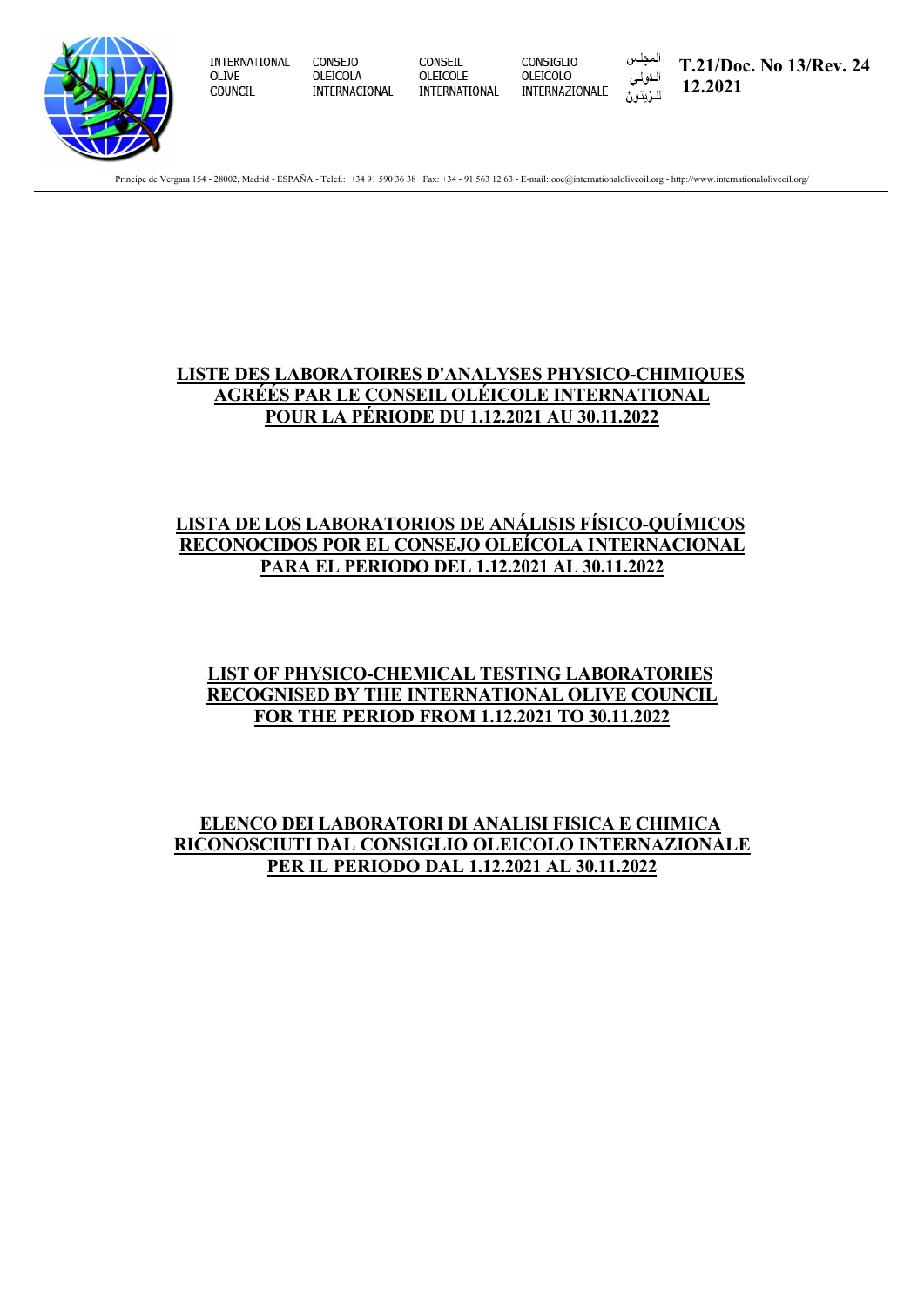According to Decision No DEC-III.2/109-VI/2019, adopted by the International Olive Council (IOC) on 20 February 2019, IOC recognition is awarded, subject to all the conditions established in this regard by each country, according to the indication of the type of recognition requested, and subject to annual review, to olive oil testing laboratories that:

- submit an application to the IOC Executive Secretariat;
- provide proof that they have been accredited by a national accreditation body, describing any accreditation awarded and specifying the date on which it was issued (or, provisionally, a declaration to the effect that they are taking steps to obtain laboratory accreditation);
- prove they are proficient in applying the testing methods recommended in the IOC trade standard for olive oil and olive-pomace oil by participating in a check test organised by the IOC Executive Secretariat.

During its autumn session the IOC Council of Members endorses the list of olive oil testing laboratories that are awarded recognition for the period running from 1 December to 30 November. The list is divided according to the type of recognition into:

#### • **public laboratories that issue test certificates at the request of third parties**.. p. 3-13

|  | $p. 3-6$ |
|--|----------|
|  |          |
|  |          |

### • **private laboratories that issue test certificates at the request of third parties**.. p. 14-26

- Recognition type C Residues and contaminants testing ………... p. 24-26
- **laboratories belonging to olive oil companies that analyse their own oils**........ p. 27-34
	- Recognition type A Basic testing ………………………………. p. 27-28 - Recognition type B - Advanced testing ………………………….. p. 29-32
	- Recognition type C Residues and contaminants testing ………… p. 33-34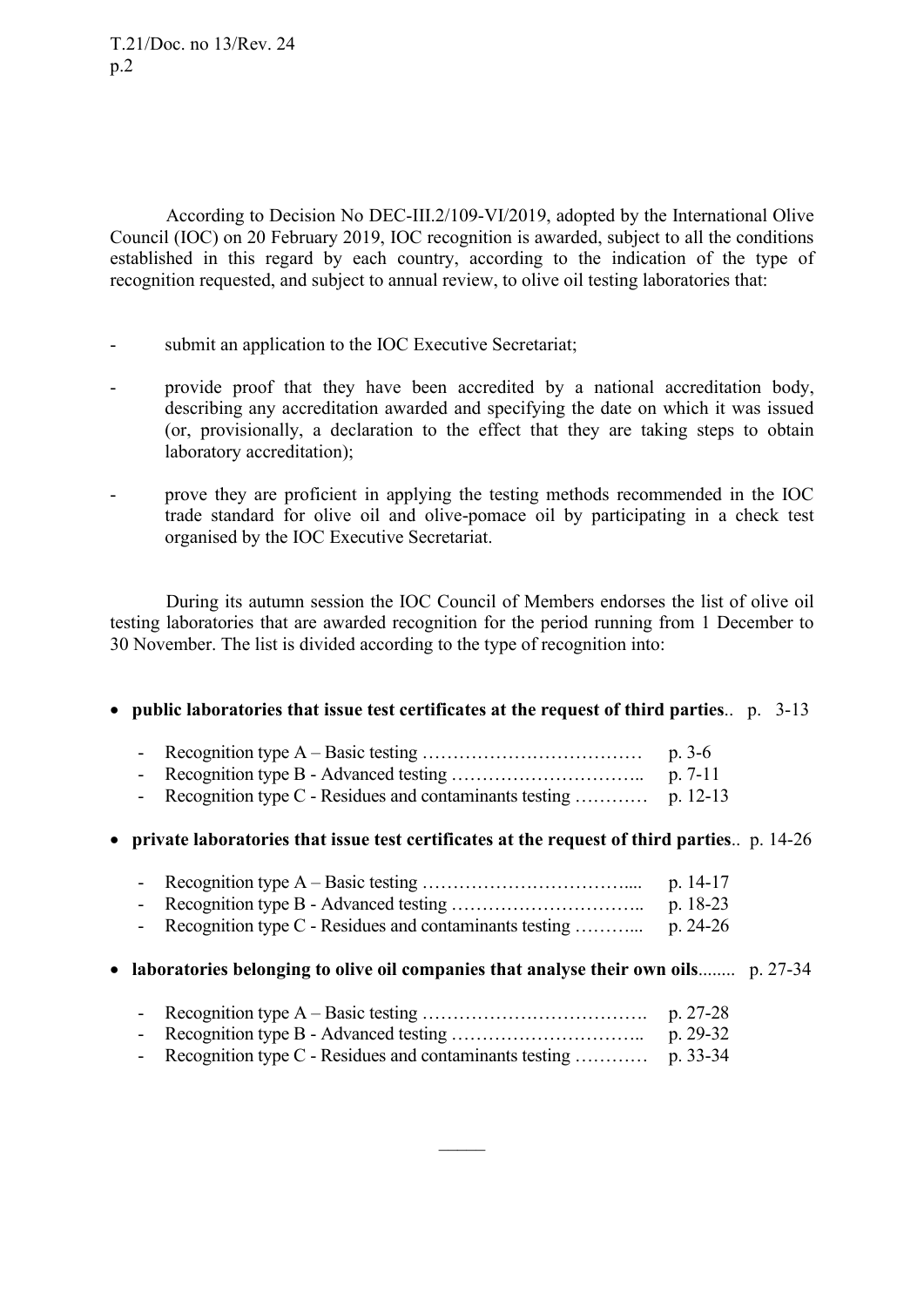# **LABORATOIRES D'ANALYSES PHYSICO-CHIMIQUES PUBLIQUES LABORATORIOS PÚBLICOS DE ANÁLISIS FÍSICO-QUÍMICOS PUBLIC PHYSICO-CHEMICAL TESTING LABORATORIES LABORATORI DI ANALISI FISICA E CHIMICA PUBLICI**

# **Agrément type A – Analyse élémentaire Recognition type A – Basic testing**

### **Australie- Australia**

AUSTRALIAN OILS RESEARCH LABORATORY NSW DEPARTMENT OF PRIMARY INDUSTRIES Wagga Wagga Agricultural Institute Private Mail Bag, Pine Gully Road WAGGA WAGGA – NSW 2650 (Resp.: Jamie G. Ayton)

Tel: 61 269381818 Fax : 61 269381809 e-mail : jamie.ayton@industry.nsw.gov.au

### **Croatie – Croatia**

FOOD TECHNOLOGY AND BIOTECHNOLOGY LABORATORY Department of Agriculture and Nutrition Institute of Agriculture and Tourism Karla Huguesa, 8 52440 POREČ (Dir.: Marina Lukić)

Tel.: 00385 52403342 Fax: 00385 52431659 e-mail: [marina@iptpo.hr](mailto:marina@iptpo.hr)

# **Espagne – España – Spain**

LABORATORIO REGIONAL DEL GOBIERNO DE LA RIOJA Ctra de Burgos Km 6 Finca "La Grajera" 26071 LOGROÑO (Dir.: Mercedes Cancer López)

Tel.: 34 941291263 Fax: 34 941291722 e-mail: *lagrajera@larioja.org* 

LABORATORIO AGROALIMENTARIO DEL IMIDRA Autovia del Noreste A-2, Km. 38,2 - Finca el Encín 28805 ALCALÁ DE HENARES (Resp.: Mª Angeles Pérez Jiménez)

Tel.: 34 918879490 e-mail: [mangeles.perez.jimenez@madrid.org](mailto:mangeles.perez.jimenez@madrid.org)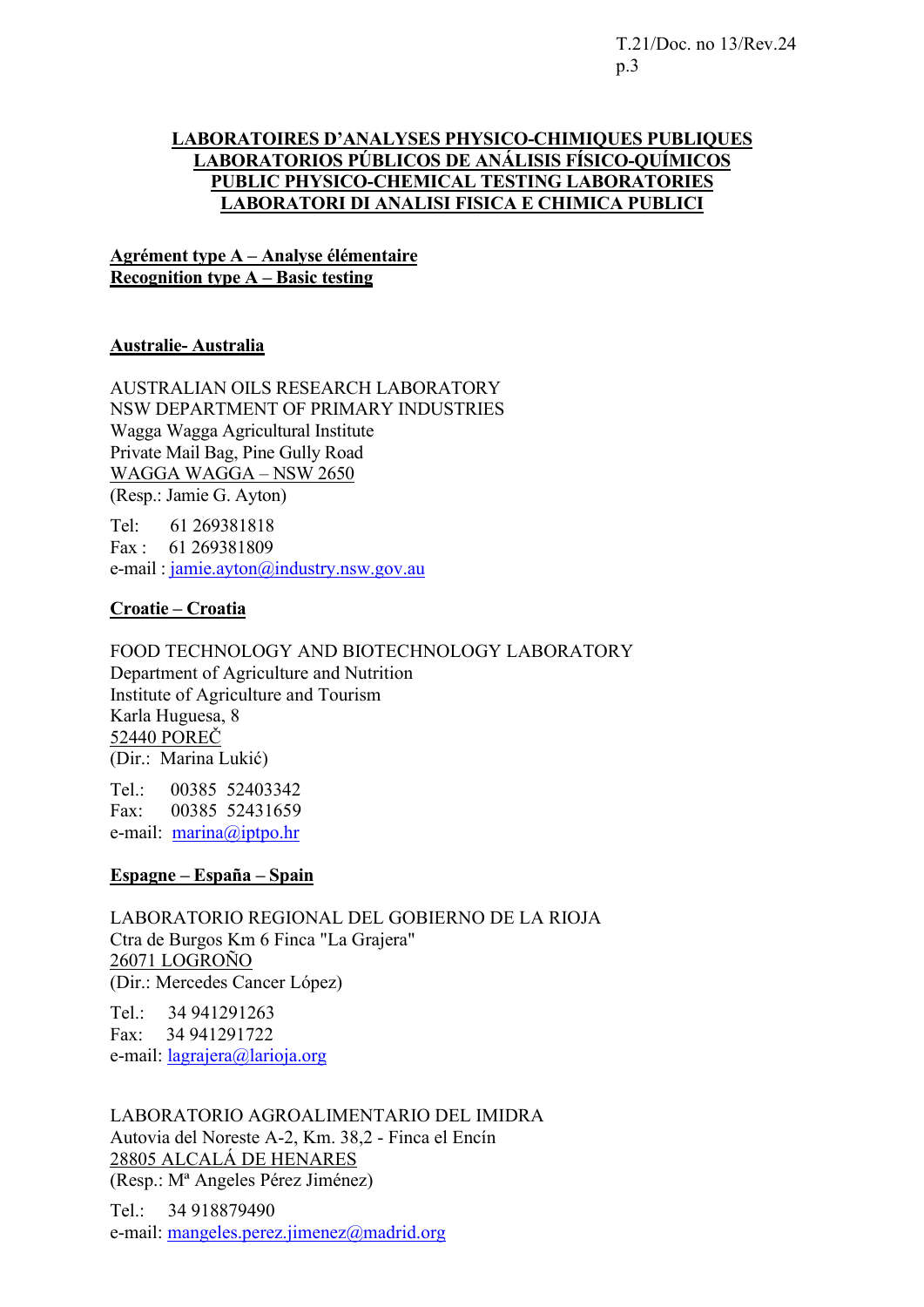CENTRO DE INVESTIGACIÓN Y CONTROL DE CALIDAD Laboratory Avda de Cantabria, nº 52 28042 MADRID (Resp.: Ignacio García Lombardero) Tel.: 34 918224743

e-mail: [igarcialo@mscbs.es](mailto:igarcialo@mscbs.es)

LABORATORIO DE SALUD PÚBLICA Madrid Salud – Ayuntamiento de Madrid C/Emigrantes, 20 28043 MADRID (Resp: Paula Pulido Camprubí)

Tel.: 34915887057 e-mail: [mspgarantia@madrid.es](mailto:mspgarantia@madrid.es)

LABORATORIO AGROAMBIENTAL DEL GOBIERNO DE ARAGÓN Avenida de Montañana, 1005 50059 ZARAGOZA (Resp.: Raquel Rey Jimenez)

Tel.: 34 9767164 80 e-mail: <u>lagroamb@aragon.es</u>

#### **Grèce – Grecia – Greece**

LABORATORY OF FOOD TECHNOLOGY Institute of Olive Tree, Subtropical Crops and Viticulture Hellenic Agricultural Organization "DIMITRA" (ELGO DIMITRA) 167 Karamanli Ave, Agrokipio 73100 CHANIA – CRETE (Resp.: Georgios Kalantzakis, Eleni Barbopoulou)

Tel.: 30 2821083437 / 30 2821083417 / 30 2821083418 e-mails: [laboliveoil@elgo.iosv.gr](mailto:laboliveoil@elgo.iosv.gr); kalantzakis@ elgo.iosv.gr; [barbopoulou@elgo.iosv.gr](mailto:barbopoulou@elgo.iosv.gr)

ANALYTICAL CHEMISTRY LABORATORY Mediterranean Agronomic Institute of Chania Alsyllion Agrokepiou P.O. Box 85 73100 CHANIA – CRETE (Resp.: Sofia Loupasaki)

Tel.: 30 28210 35056 e-mail: [sofia@maich.gr](mailto:sofia@maich.gr)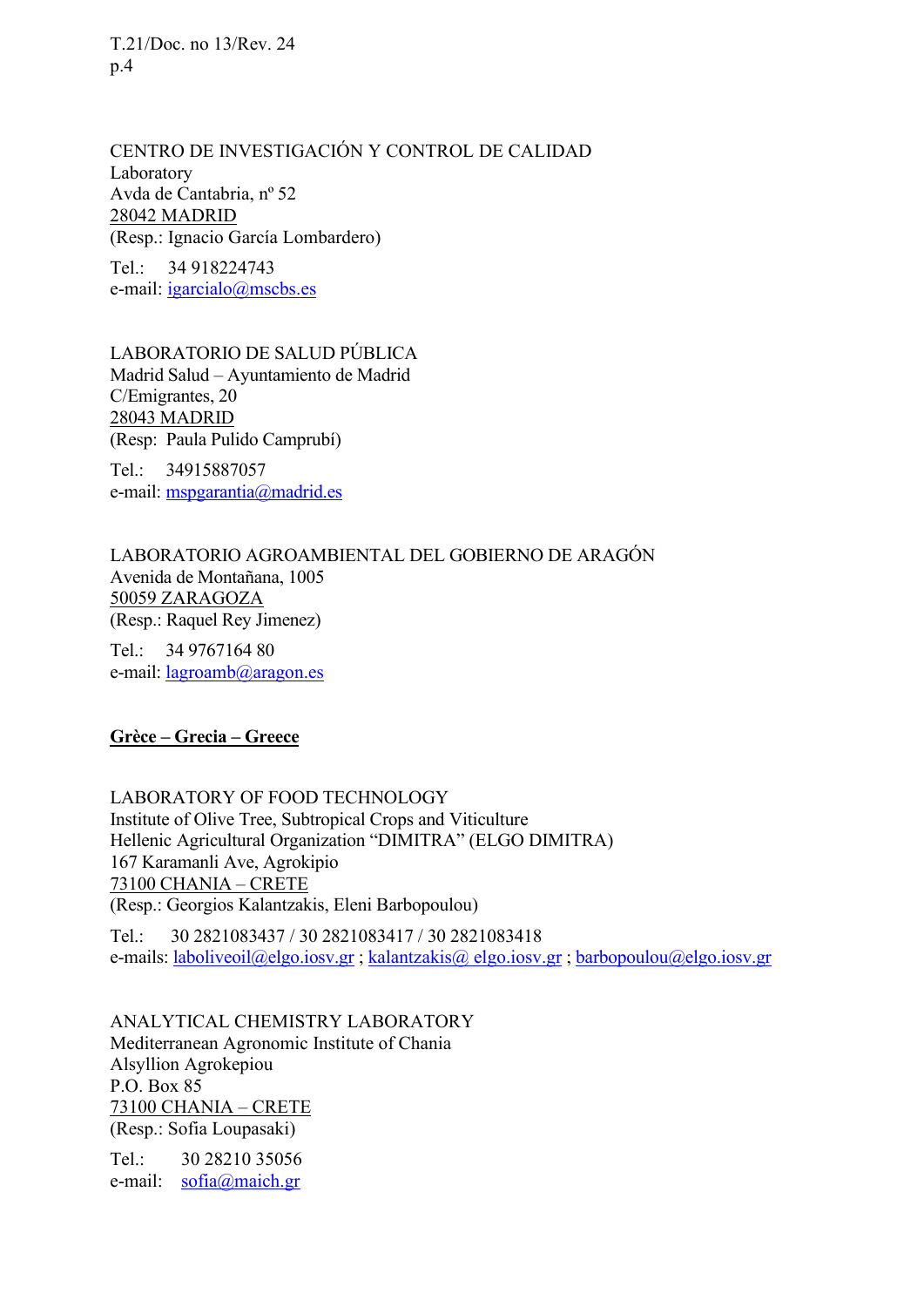OLIVE OIL LABORATORY OF MYTILENE Institute of Olive Tree , Subtropical Plants and Viticulture Hellenic Agricultural Organization "DEMETER" Kato Tritos, Post Box 138 81100 LESVOS (Resp.: Efstratia Kouzoumi)

Tel.: 30 2251093463 e-mail: [kouzoumie@gmail.com](mailto:kouzoumie@gmail.com)

### **Maroc – Marruecos - Morocco**

MOROCCO FOODEX (EACCE) Physico-Chemical Laboratory of Meknès Qualipôle alimentation Agropolis de Meknès MEKNES (Dir.: Azef Mohammed)

Tel.: 212 618532243 e-mail [:smihrou@mfoodex.ma](mailto:smihrou@mfoodex.ma)

# **Tunisie – Túnez – Tunisia**

OFFICE NATIONAL DE L'HUILE - Cité Ezzouhour Laboratory Avenue 13 Aout, 2052 CITE EZZOUHOUR - TUNIS (Resp. : Raja Ben Rejeb) Tel.: 216 71529300

e-mail: [dg@onh.com.tn](mailto:dg@onh.com.tn)

OFFICE NATIONAL DE L'HUILE DE KAIROUAN Laboratory Route El Baten 3142 KAIROUAN (Resp.: Lotfi Boukhris)

Tel. : 216 77301317 e-mail: [dg@onh.com.tn](mailto:dg@onh.com.tn)

OFFICE NATIONAL DE L'HUILE DE ZARZIS Laboratory Route de Médenine km 1 4170 ZARZIS (Resp.: Manel Mallouk)

Tel.: 216 75694175 e-mail:  $dg(\omega)$ onh.com.tn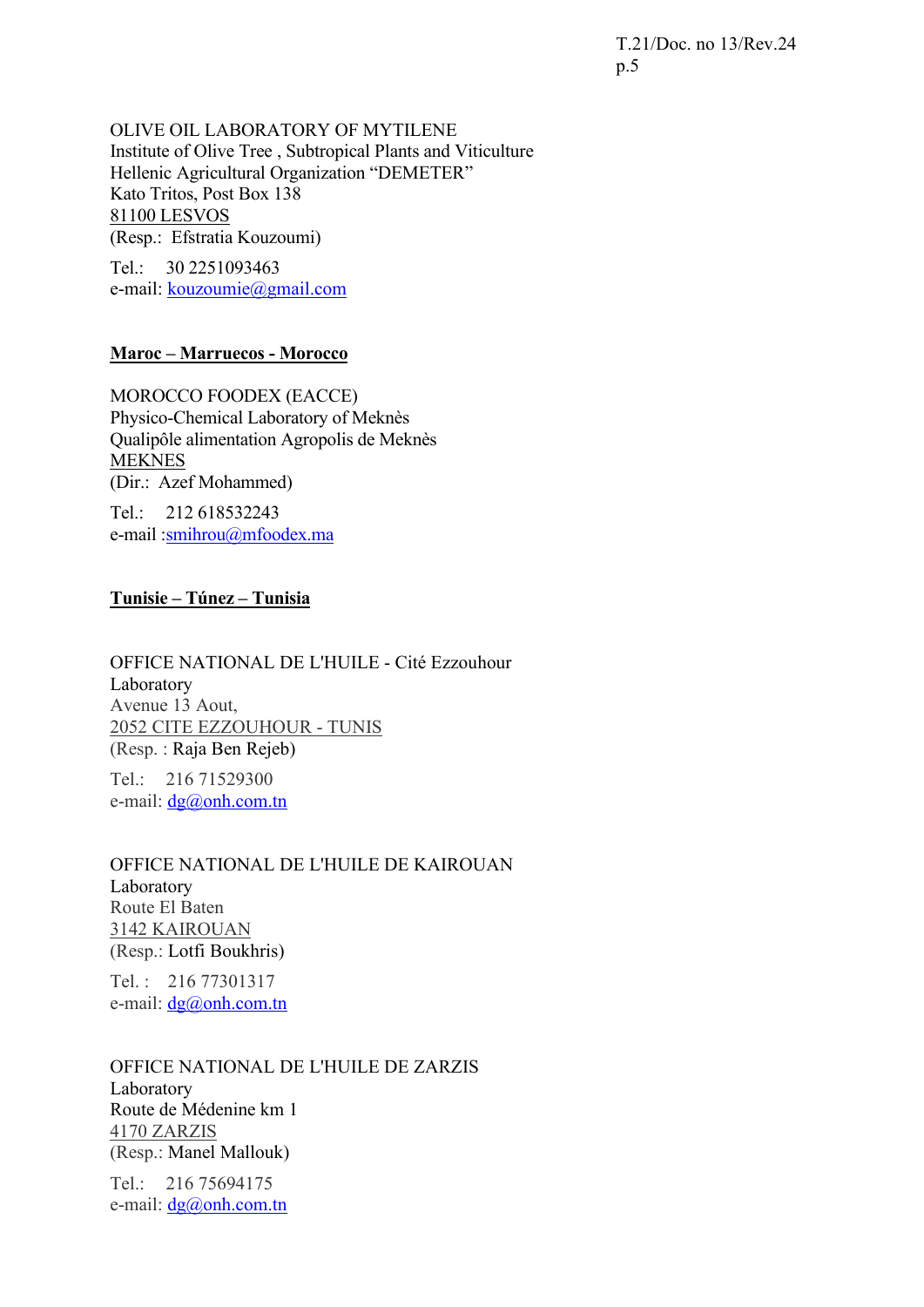CENTRE TECHNIQUE DE L'AGROALIMENTAIRE C.T.A.A. LABORATOIRE 12, rue de l'Usine – Z.I. Charguia II 2035 ARIANA (Resp.: Narjes Mhajbi / Najla Kassaji)

Tel.: 216 71940198 e-mail: [ctaa@ctaa.com.tn](mailto:ctaa@ctaa.com.tn)

LABORATOIRE DE BIOTECHNOLOGIE DE L'OLIVIER (LBO) Centre de Biotechnologie de Borj Cédria, B.P. 901 2050 HAMMAM-LIF (Resp. : Imen Oueslati)

Tel. : 216 22649361 Fax : 216 79325638 e-mails : [imen.oueslati@fst.rnu.tn](mailto:imen.oueslati@fst.rnu.tn) ; [amounadream@yahoo.fr](mailto:amounadream@yahoo.fr)

### **Uruguay**

FATS AND OILS LABORATORY (School of Chemistry) General Flores, 2124 MONTEVIDEO (Resp.: Iván Jachmanián - Bruno A. Irigaray)

Tel.: 59829290707 e-mails: [ijachman@fq.edu.uy](mailto:ijachman@fq.edu.uy) ; [birig@fq.edu.uy](mailto:birig@fq.edu.uy)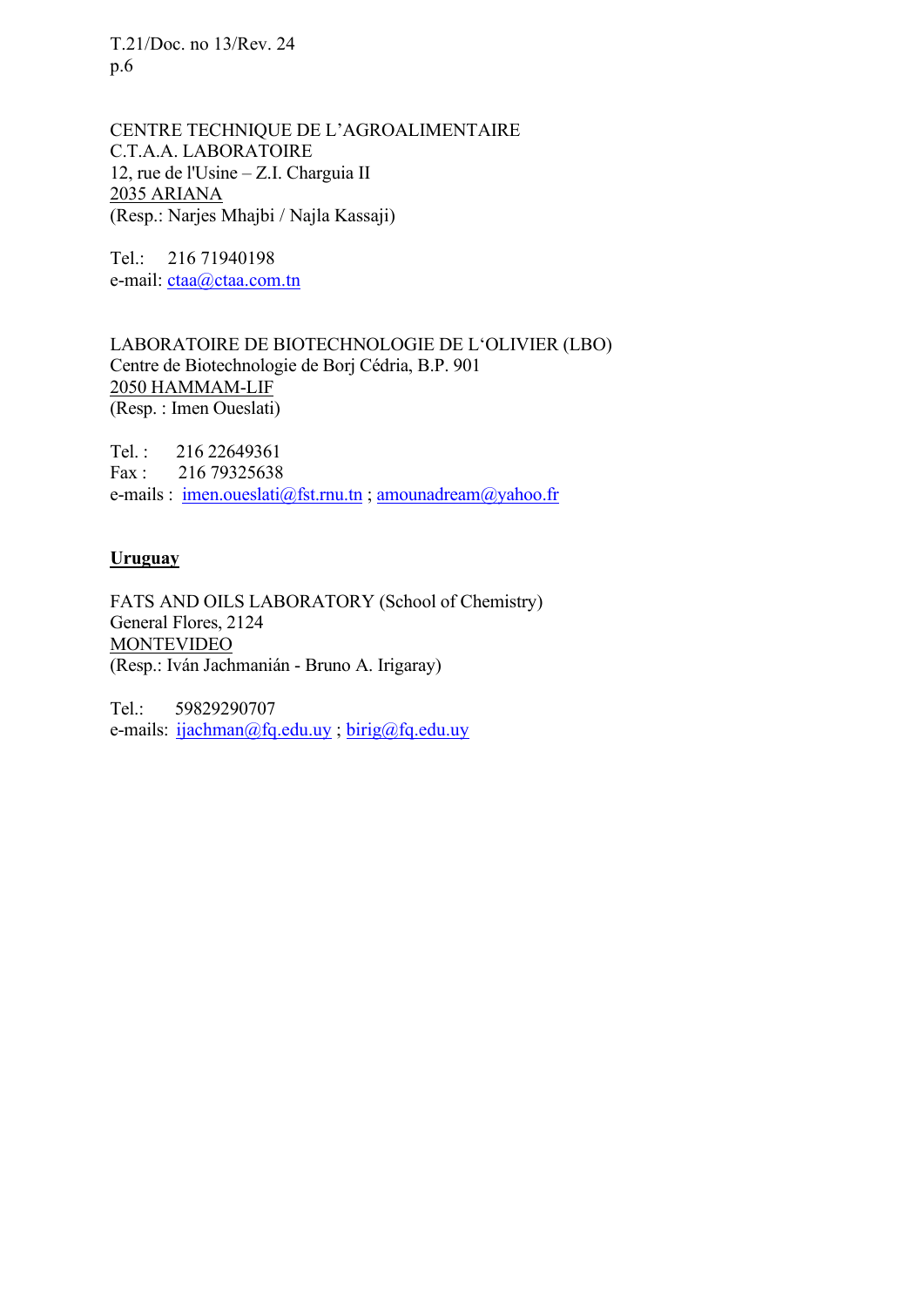**Agrément type B – Analyse approfondie Recognition type B - Advanced testing**

#### **Espagne - España - Spain**

LABORATORIO AGROALIMENTARIO DE GRANADA Agencia de Gestión Agraria y Pesquera de Andalucía Consejería de Agricultura, Pesca y Desarrollo Rural - Junta de Andalucía Avda. de la Diputación, s/n. 18230 ATARFE - GRANADA (Resp.: Ewa Dominika Remisz Sopinska)

Tel.: 34 958025000 Fax: 34 958025003 e-mail: [ewad.remisz@juntadeandalucia.es](mailto:ewad.remisz@juntadeandalucia.es);

LABORATORIO AGRARIO DE VALENCIA Conselleria d'Agricultura, Desenvolupament Rural, Emergència Climàtica i Transició Ecològica C/ Pintor Goya nº 8 46100 BURJASSOT - VALENCIA (Resp.: Mª Luisa Ruiz Domínguez)

Tel.: 34 961925275 e-mail: ruiz  $mlu@gva.es$ 

LABORATORIO AGROALIMENTARIO DE CÓRDOBA (LABAGCO) Agencia de Gestión Agraría y Pesquera de Andalucía (AGAPA) Consejería de Agricultura, Ganadería, Pesca y Desarrollo Sostenible (CAGPDS) Junta de Andalucía Avda. Menéndez Pidal s/n 14071 CÓRDOBA (Dir.: Francisco de Paula Peña Rodríguez)

Tel.: 34 957001700 Fax: 34 957001702 e-mail: [labagco.capder@juntadeandalucia.es](mailto:labagco.capder@juntadeandalucia.es)

LABORATORIO ARBITRAL AGROALIMENTARIO S.G. de Control de Calidad Alimentaria y de Laboratorios Agroalimentarios Dirección General de la Industria Alimentaria Ministerio de Agricultura, Pesca y Alimentación C/Aguarón, nº 13 28023 ARAVACA- MADRID (Coord.: Ana Ruano Ramos)

Tel.: 34 913474989 e-mail: [Aruano@mapa.es](mailto:Aruano@mapa.es)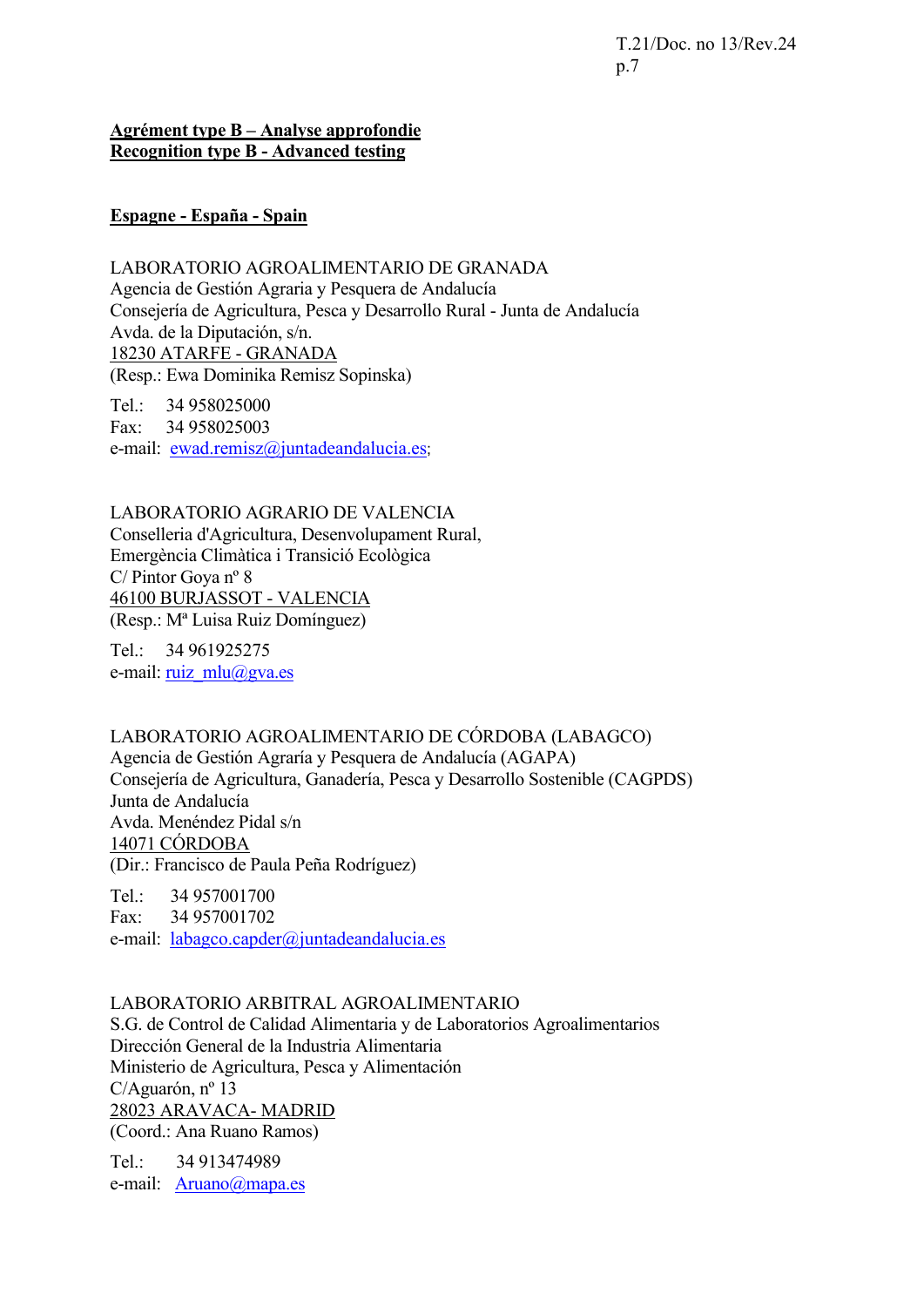INSTITUTO DE LA GRASA LABORATORIO DE LA UNIDAD DE ANÁLISIS Consejo Superior de Investigaciones Científicas Campus Univ. Pablo de Olavide, Edificio 46. Carretera Utrera, Km 1. 41013 SEVILLA (Dir.: Luis Carlos Sanz Martínez)

Tel.: 34 954611550 Fax: 34 954616790 e-mails: [rosacert@ig.csic.es](mailto:rosacert@ig.csic.es) ; [servicio.analisis@ig.csic.es](mailto:servicio.analisis@ig.csic.es)

LABORATORIO DEL SOIVRE DE SEVILLA Dirección Territorial de Comercio en Andalucía Servicio de inspección SOIVRE de Sevilla Avda. Sta. Clara de Cuba 6, Nave 14 41007 SEVILLA (Resp.: Hermenegildo Cobo Martínez)

Tel.: 34 954260574 e-mails: [hcobo@comercio.mineco.es](mailto:hcobo@comercio.mineco.es) ; [hcobo@mcx.es](mailto:hcobo@mcx.es)

LABORATORI AGROALIMENTARI Cabrils Generalitat de Catalunya c/ Camí de Mataró, 1 08348 CABRILS – BARCELONA (Dir.: Anna Prat Babiloni)

Tel.: 34 937508211 e-mail: apratbabiloni@gencat.cat

# **France - Francia**

LABORATOIRE DE MARSEILLE Service Commun des Laboratoires 146, Traverse Charles Susini 13388 MARSEILLE - Cedex13 (Resp.: Laurent Queirolo)

Tel.: 33 491618201 Fax: 33 491618219 e-mails: <u>[laurent.queirolo@scl.finances.gouv.fr](mailto:laurent.queirolo@scl.finances.gouv.fr)</u>; [labo13@scl.finances.gouv.fr](mailto:labo13@scl.finances.gouv.fr)

ITERG - INSTITUT DES CORPS GRAS Centre Technique Industriel (CTI) 11 Rue Gaspard Monge – ZA Pessac-Canejan 33610 CANEJAN (Resp.: Florence Lacoste)

Tel.: 33 556360044 e-mail: [iterg@iterg.com](mailto:iterg@iterg.com)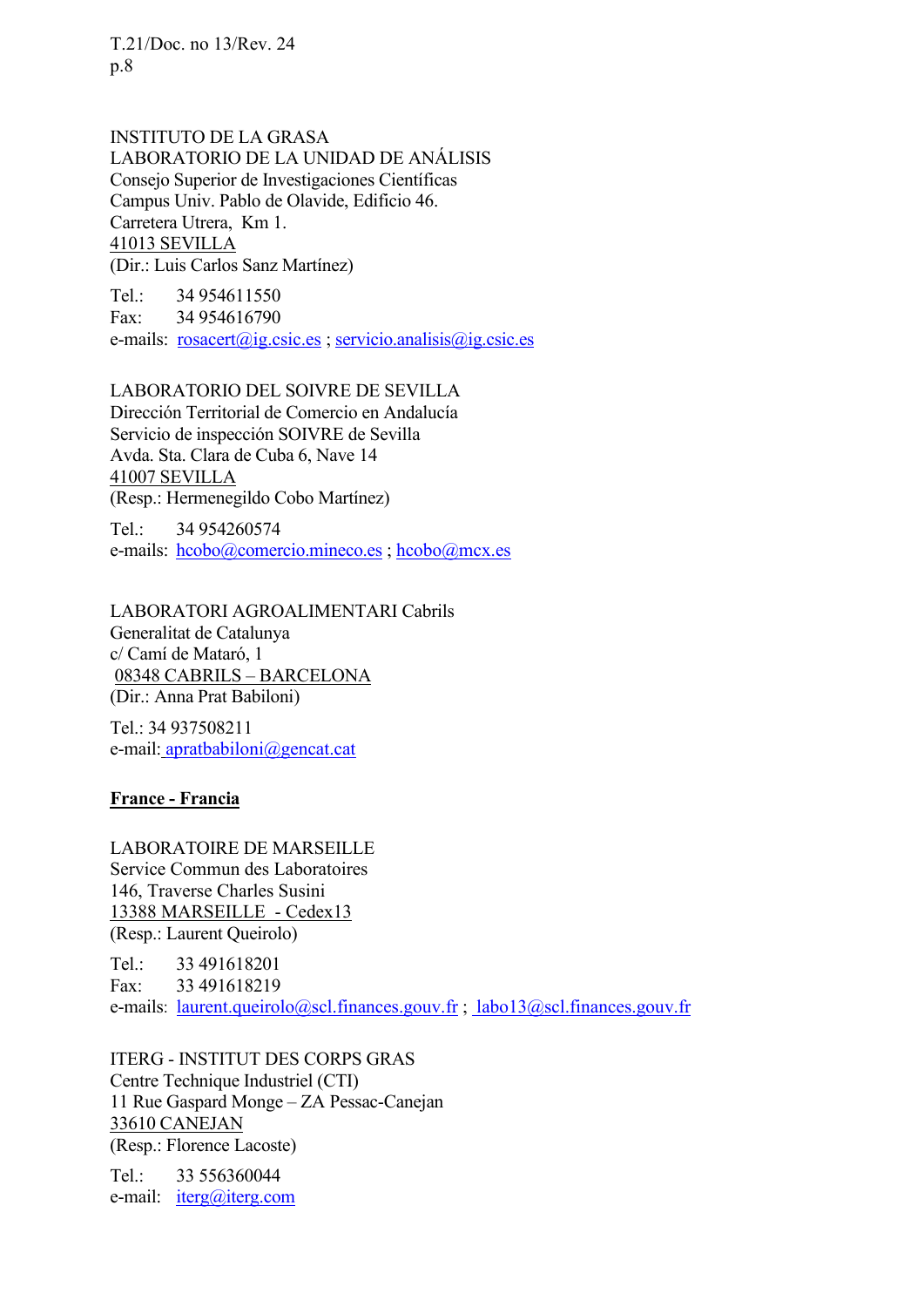**Grèce – Grecia – Greece**

EFET (Hellenic Food Authority) Athens Testing Laboratoires 31 Anageniseos ave & Serron 66 14342 NEA PHILADELPHIA (Dir.: Fragiskos Gaitis)

Tel.: 30 2102725312 e-mail: [fgaitis@efet.gr](mailto:fgaitis@efet.gr)

HELLENIC REPUBLIC INDEPENDENT AUTHORITY FOR PUBLIC REVENUE (IAPR) D.G. of the General Chemical State Laboratory (GCSL) A' Chemical Service of Athens Department  $A'$  – Foods & foods additives 16, An. Tsocha Street 11521 ATHENS (Dir.: Sofia Zisi)

Tel.: 30 2106479341 Fax.: 30 2106479327 e-mail: [foodadditives.gcsl@aade.gr](mailto:foodadditives.gcsl@aade.gr)

**Italie - Italia – Italy**

CONSIGLIO PER LA RICERCA IN AGRICOLTURA E L'ANALISI DELL'ECONOMIA AGRARIA (CREA) Centro di Ricerca Ingegneria e Trasformazioni Agroalimentari (IT) Ulteriore Sede di Servizio Attiva di Pescara c/o MOF (Mercato Orto Frutticolo) – Centro Agroalimentare Viale Lombardia Contrada Bucceri 65012 CEPAGATTI (PE) (Resp.: Luciana Di Giacinto)

Tel.: 328-8228846 e-mails: [luciana.digiacinto@crea.gov.it](mailto:luciana.digiacinto@crea.gov.it) ; [it.serviziorevisione@pec.crea.gov.it](mailto:it.serviziorevisione@pec.crea.gov.it)

INNOVHUB – Stazioni Sperimentali per l'Industria S.r.l. Area SSOG - Laboratory Via Giuseppe Colombo, N. 79 20133 MILANO (Resp.: Pierangela Rovellini) Tel.: 39 027064971 Fax: 39 022363953

e-mail: [pierangela.rovellini@mi.camcom.it](mailto:pierangela.rovellini@mi.camcom.it); [info.ssog@mi.camcom.it](mailto:info.ssog@mi.camcom.it)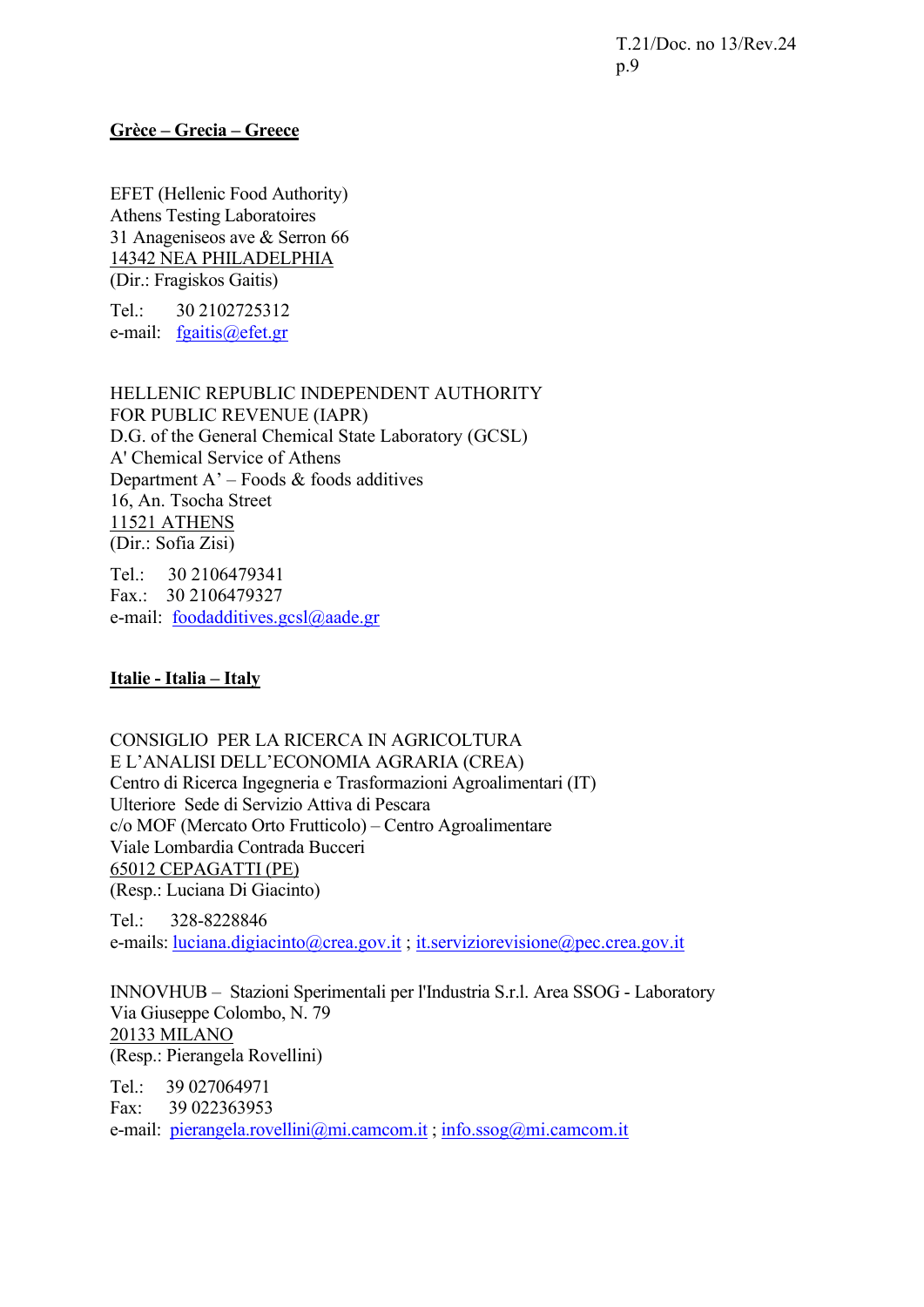AGENZIA DELLE DOGANE E DEI MONOPOLI Direzione Regionale per la Sicilia Ufficio Antifrode - Laboratorio Chimico di Palermo Via Francesco Crispi, 143 90133 PALERMO (Resp.: Salvatore Giuliano)

Tel.: 39 0916071805 e-mail: [drd.sicilia.lab.palermo@agenziadogane.it](mailto:drd.sicilia.lab.palermo@agenziadogane.it)

AGENZIA DELLE DOGANE E DEI MONOPOLI Direzione Interregionale per il Lazio e l'Abruzzo Laboratori e Servizi Chimici - Laboratorio di Roma Via Carucci, 71 00143 ROMA (Dir.: Giuseppe Carletti) Tel.: 39 0650244150 e-mail: [dogane.roma1.lab@agenziadogane.it](mailto:dogane.roma1.lab@agenziadogane.it)

#### **Portugal - Portogallo**

ASAE – AUTORIDADE DE SEGURANÇA ALIMENTAR E ECONÓMICA Laboratorio de Segurança Alimentar Estrada do Paço do Lumiar, 22, Edifício F, 1ºandar 1649-038 LISBOA (Resp.: Maria de Graça Campos)

Tel.: 351 217108404 e-mail: [mgcampos@asae.pt](mailto:mgcampos@asae.pt)

LABORATORIO DE ESTUDOS TÉCNICOS INSTITUTO SUPERIOR DE AGRONOMIA Tapada da Ajuda 1349-017 LISBOA (Resp.: Paula Vasconcelos)

Tel.: 351 213653447 Fax: 351 213653277 e-mail: [pmvasconcelos@isa.utl.pt](mailto:pmvasconcelos@isa.utl.pt)

#### **Slovénie – Eslovenia - Slovenia**

SCIENCE AND RESEARCH CENTRE OF KOPER Garibaldijeva ulica 1 SI-6000 KOPER Institute for Oliveculture, Laboratory of the Institute for Oliviculture Zelena ulica 8 c 6310 IZOLA (Resp.: Milena Bucar Miklavcic) Tel.: 386 56117930

Fax: 386 41891594 e-mail: [milena.bucarmiklavcic@zrs-kp.si](mailto:milena.bucarmiklavcic@zrs-kp.si)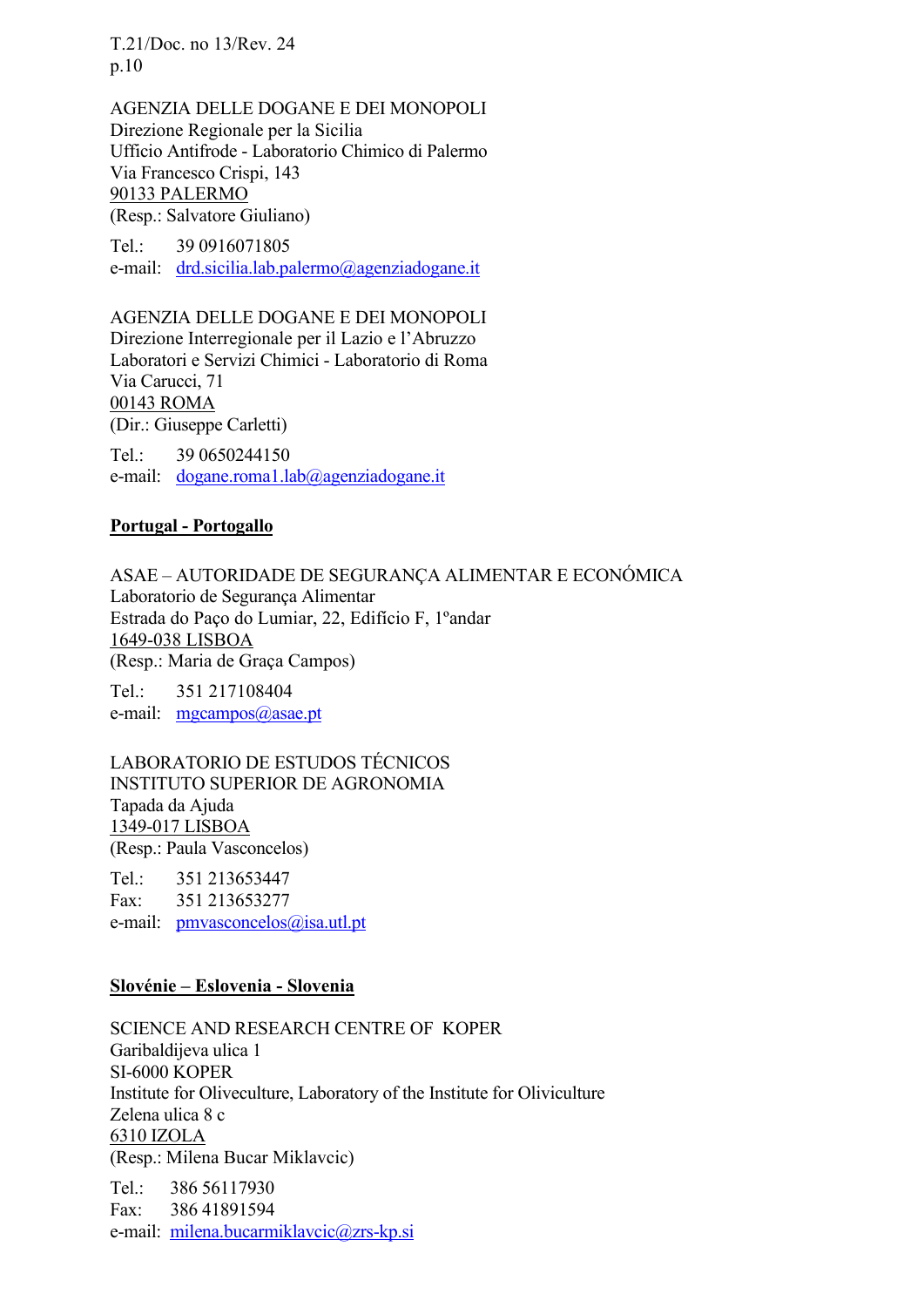#### **Tunisie - Túnez - Tunisia**

OFFICE NATIONAL DE L'HUILE DE SFAX Laboratory 11, Avenue d'Algérie 3000 SFAX (Dir.: Hazem Jabeur)

Tel.: 216 74223817 Fax: 216 74229634 e-mails: [hazem.jabeur@yahoo.fr](mailto:hazem.jabeur@yahoo.fr);  $dg@>oh.com.tn$ 

OFFICE NATIONAL DE L'HUILE DE SOUSSE Laboratory Avenue 15 octobre 1963 4000 SOUSSE (Resp.: Marwa Guirat)

Tel.: 216 73230436 Fax: 216 73234688 e-mails:  $\frac{dg(a)$ onh.com.tn

OFFICE NATIONAL DE L'HUILE DE TUNIS Laboratory 10, Avenue Mohamed V 1001 TUNIS (Dir.: Nour El Houda Jouini)

Tel.: 216 71345566 Fax.: 216 71351883 e-mails: [nour.jouini@gmail.com](mailto:nour.jouini@gmail.com) ; [dg@onh.com.tn](mailto:dg@onh.com.tn)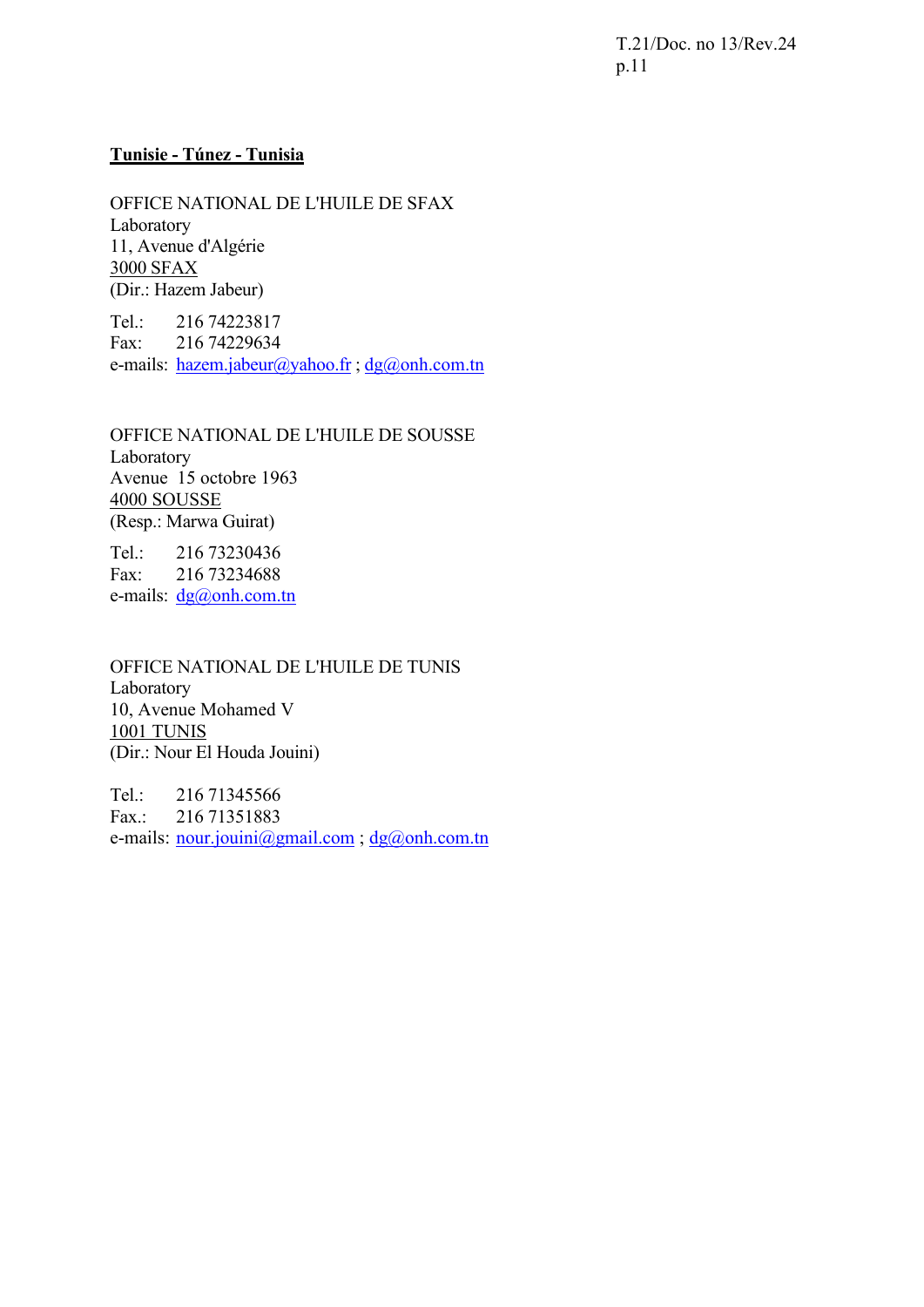**Agrément type C – Analyse des résidus et contaminants Recognition type C - Residues and contaminants testing**

**Espagne - España - Spain**

LABORATORIO DEL SOIVRE DE SEVILLA Dirección Territorial de Comercio en Andalucía Servicio de inspección SOIVRE de Sevilla Avda. Sta. Clara de Cuba 6, Nave 14 41007 SEVILLA (Resp.: Hermenegildo Cobo Martínez)

Tel.: 34 954260574 e-mails: [hcobo@comercio.mineco.es](mailto:hcobo@comercio.mineco.es) ; hcobo@mcx.es

LABORATORIO DE SALUD PÚBLICA Madrid Salud – Ayuntamiento de Madrid C/Emigrantes, 20 28043 MADRID (Resp: Paula Pulido Camprubí)

Tel.: 34915887057 e-mail: [mspgarantia@madrid.es](mailto:mspgarantia@madrid.es)

### **France - Francia**

ITERG - INSTITUT DES CORPS GRAS Centre Technique Industriel (CTI), 11 Rue Gaspard Monge – ZA Pessac-Canejan 33610 CANÉJAN (Resp.: Florence Lacoste)

Tel.: 33 556360044 e-mail: iterg@iterg.com

#### LABORATOIRE DE MARSEILLE

Service Commun des Laboratoires 146, Traverse Charles Susini 13388 MARSEILLE - Cedex13 (Resp.: Laurent Queirolo)

Tel.: 33 491618201 Fax: 33 491618219 e-mails: [laurent.queirolo@scl.finances.gouv.fr](mailto:laurent.queirolo@scl.finances.gouv.fr) ; [labo13@scl.finances.gouv.fr](mailto:labo13@scl.finances.gouv.fr)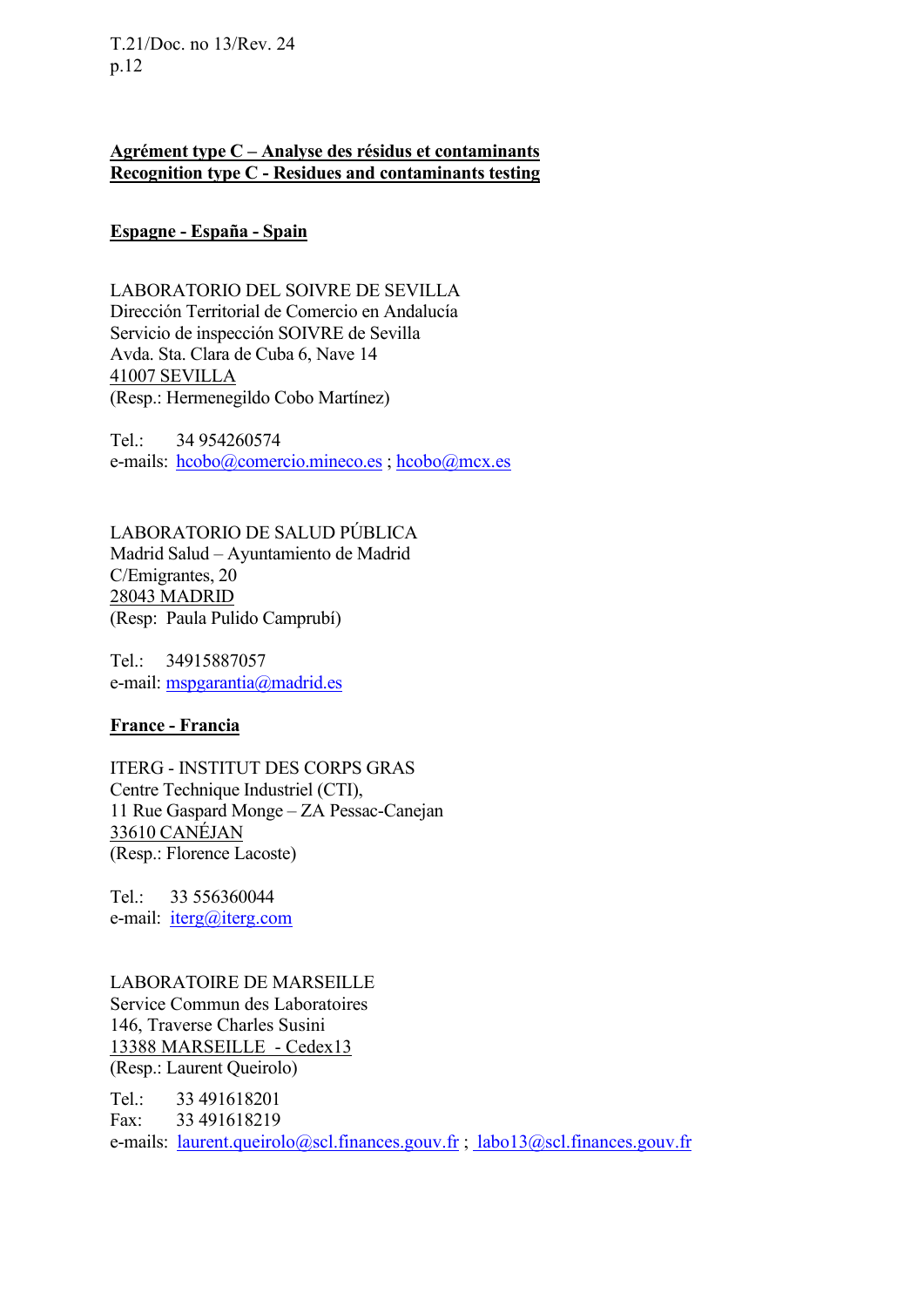# **Italie - Italia – Italy**

INNOVHUB – Stazioni Sperimentali per l'Industria S.r.l. Area SSOG - Laboratory Via Giuseppe Colombo, N.79 20133 MILANO (Resp.: Pierangela Rovellini)

Tel.: 39 027064971<br>Fax: 39 022363953 Fax: 39 022363953

e-mails: [pierangela.rovellini@mi.camcom.it](mailto:pierangela.rovellini@mi.camcom.it)[; info.ssog@mi.camcom.it](mailto:info.ssog@mi.camcom.it)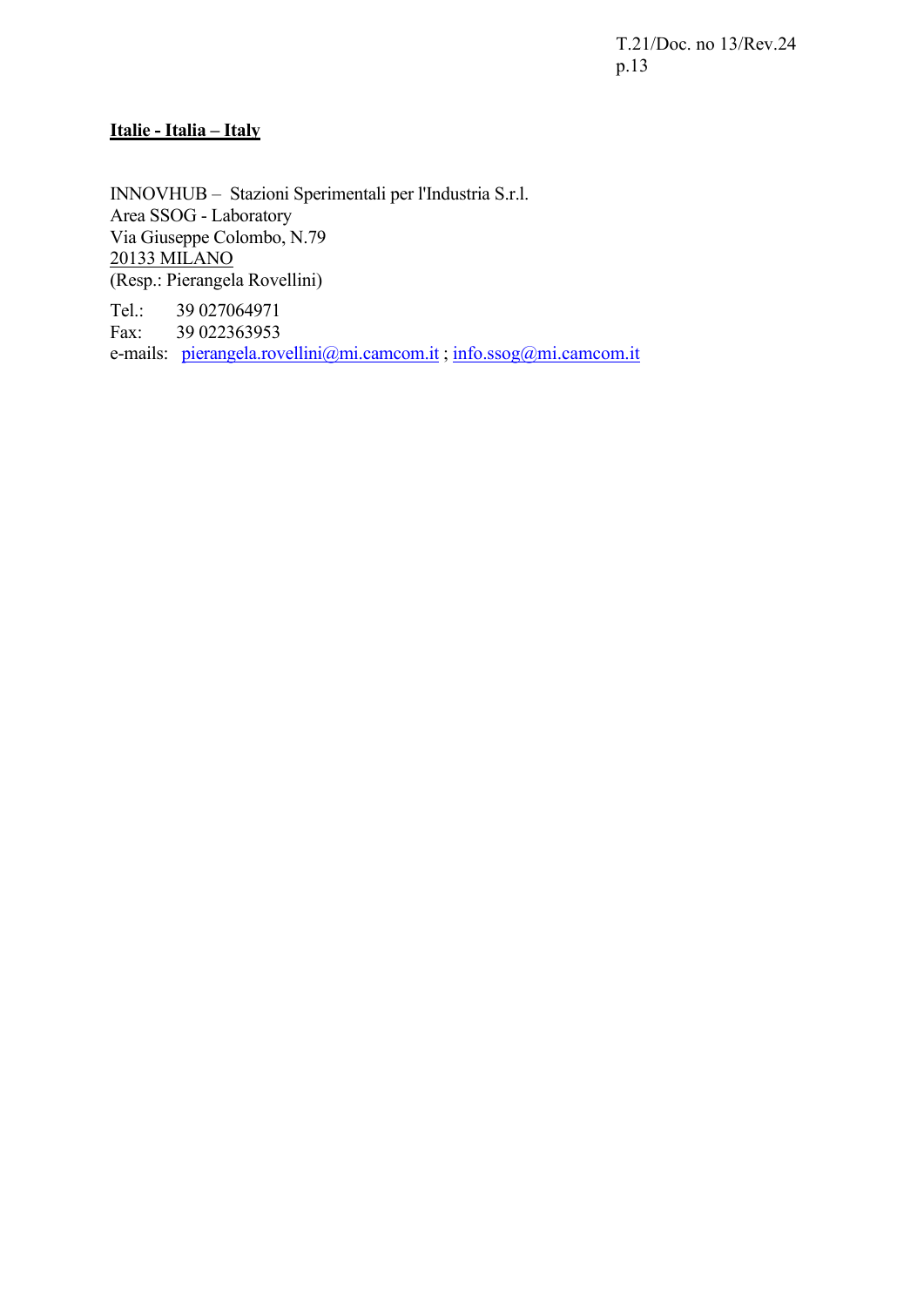### **LABORATOIRES PRIVÉS / LABORATORIOS PRIVADOS PRIVATE LABORATORIES / LABORATORI PRIVATI**

# **Agrément type A – Analyse élémentaire Recognition type A – basic testing**

**Chipre – Cyprus**

FA FOOD ALLERGENS LAB, LTD. Kalopsidas, 38 7060 LIVADIA (Resp.: Elena Christodoulou)

Tel.: 357 99455789 e-mail: [fafalcyltd@gmail.com](mailto:fafalcyltd@gmail.com)

VELTIA CYPRUS Labs for Life 44 Kilkis Str. Ind. Area [P.O. BOX 12602] 2234 [2251] LATSIA (Resp.: Cleopatra Charalambous)

Tel.: 357 22443399 e-mail[: info@agrolab-rds.co.cy](mailto:info@agrolab-rds.co.cy)

**Espagne – España – Spain**

LABORATORIO GESTION AMBIENTAL Y ANÁLISIS GRANADA Poligono industrial Juncaril - C/Baza, parcela 9 - local 2 18220 ALBOLOTE - GRANADA (Resp.: Jose Manuel Ramírez Rodríguez)

Tel.: 34 958087444 e-mail: [info@laboratoriosgayag.com](mailto:info@laboratoriosgayag.com)

LABORATORIOS ENA S.L. P.I.quiebracostillas fase II C/Pintor Vicente Piernagorda Nº 75 14850 BAENA (Resp.: Eva Navarro Estévez)

Tel.: 34 957690041 e-mails: [eva@laboratoriosena.es](mailto:eva@laboratoriosena.es) ; [administracion@laboratoriosena.es](mailto:administracion@laboratoriosena.es)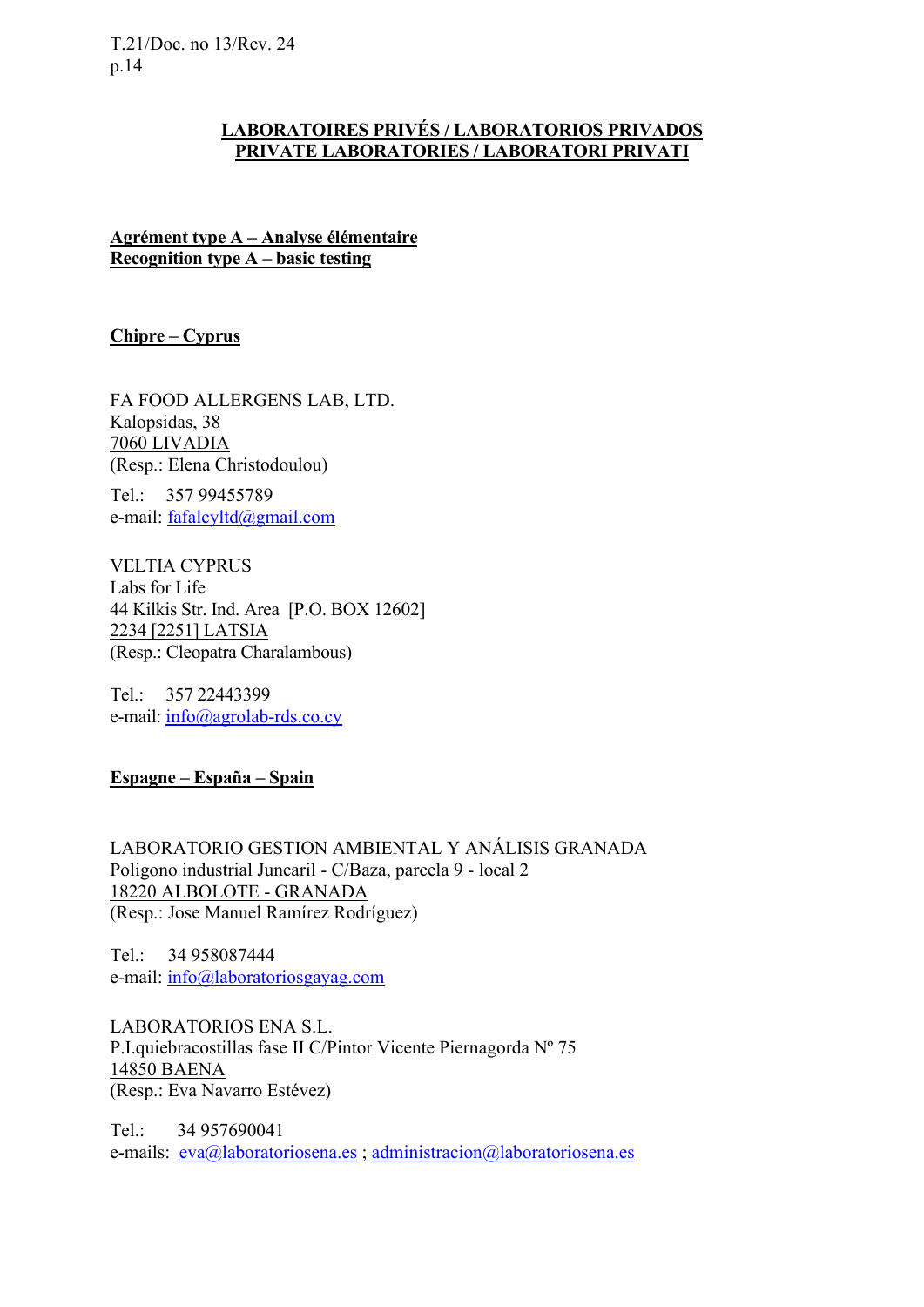LABORATORIO TCAL, S.L. C/Los Mármoles, 5 14900 LUCENA (Córdoba) (Dir.: Francisco Javier Gutiérrez Manjón-Cabeza)

Tel.: 34957515197 e-mail: [fg@tcal.es](mailto:fg@tcal.es)

OLIVARUM Laboratory C/Condado, Manzana 23 23620 MENGIBAR - JAEN (Resp.: Dolores Peña) Tel.: 34 953355420 e-mails: [lola.laboratorio@fundacioncrj.es](mailto:lola.laboratorio@fundacioncrj.es) ; [olivarum@fundacioncrj.es](mailto:olivarum@fundacioncrj.es)

# **États Unis – Estados Unidos - USA**

MODERN OLIVES LABORATORY USA455 Harter Avenue, Woodland CA 95776 (Dir.: Natalia Ruiz)

Tel.: (+1)530-669-6921 Fax: (+1) 530-669-6924 e-mail: [n.ruiz@modernolives.com](mailto:n.ruiz@modernolives.com)

**Grèce – Grecia – Greece**

Q&Q ANALYSIS FOOD QUALITY SERVICES LABORATORY 67 Mikrasiaton & Koundouriotou 38333 VOLOS (Resp.: Athanasios Papastathopoulos) Tel.: 30 2421034119 Fax: 30 2421034129 e-mail: [gramatia@qq-analysis.gr](mailto:gramatia@qq-analysis.gr)

ANALYSIS S.A. P. Asimakopoulou 69, Kato Neochoropoulo, 45560 IOANNINA (Dir.: Eva Bazaka) Tel.: 30 2651057776 e-mails: [ioannina@analysis-laboratories.gr](mailto:ioannina@analysis-laboratories.gr) ; inf[o@analysis-laboratories.gr](mailto:ioannina@analysis-laboratories.gr)

CHEMA LABORATORIES G.P. Xenofontos 2 20131 CORINTH (Resp.: Anastasios Kampolis)

Tel.: 302741085681 e-mail: [info@chema.gr](mailto:info@chema.gr)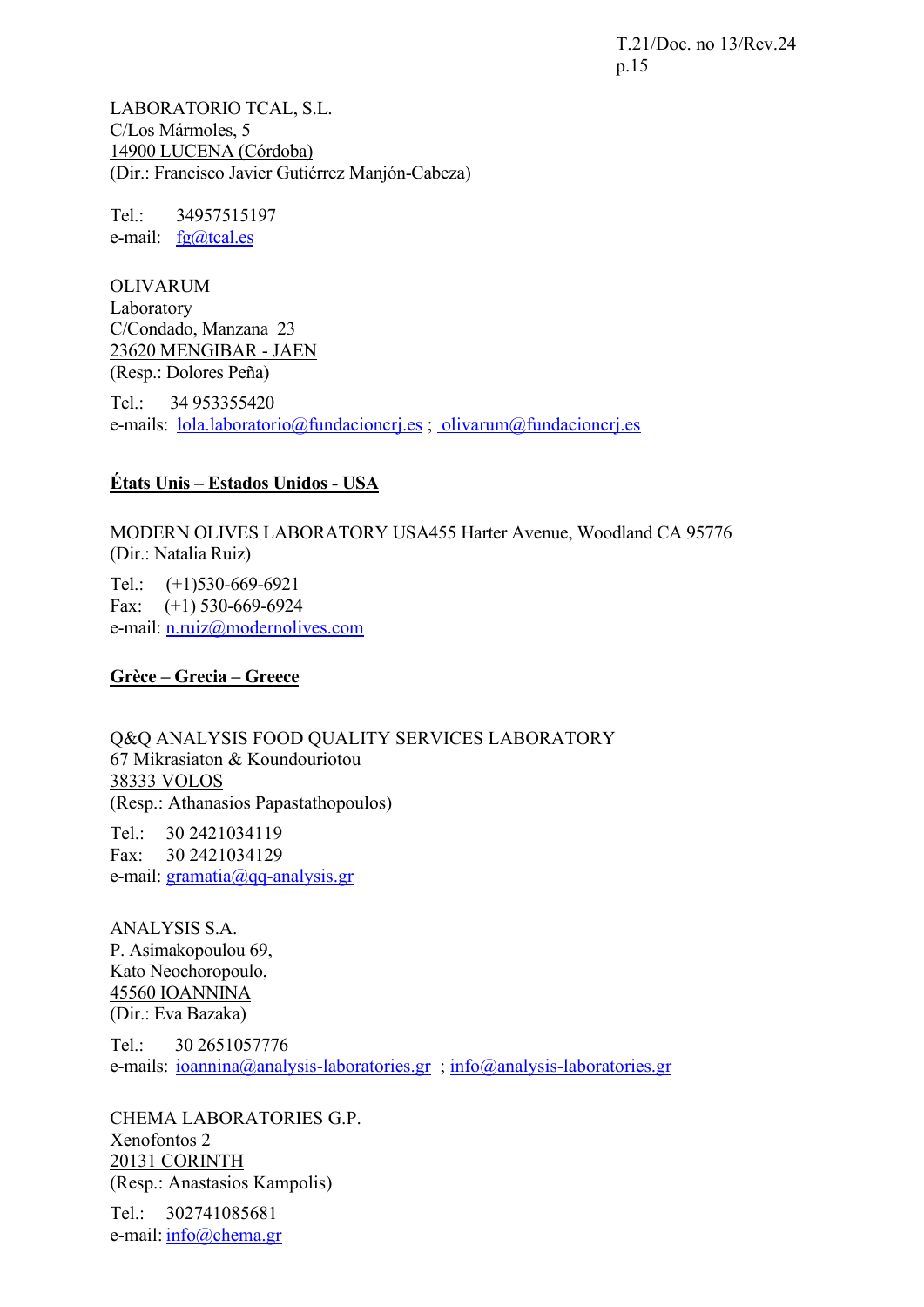BIOLAB LABORATORIES 7th klm Ioanninon -Athinon National Road IOANNINA (Dir.: Sotiris Tzimas)

Tel.: 30 2651057878 ; 30 6932637206 e-mails : biolabchrom2@biolab.gr ; [biolab@biolab.gr](mailto:biolab@biolab.gr)

ATHENS ANALYSIS LABORATORIES, S.A. 104 Vas. Sofias Avenue, 11527 Athens (Resp.: Pavlos Nisianakis) Tel.: 30 210 7470500 Fax: 30 210 7470501 e-mails : waternet@ergastiria.gr; [p.nisianais@ergastiria.gr](mailto:p.nisianais@ergastiria.gr)

#### **Portugal**

LABORATORIO DE ANALISIS VICTOR GUEDES, S.A. ROSSIO AO SUL DO TEJO, APARTADO 2 2206-909 ABRANTES (Resp.: Ana Silva)

Tel.: 35 241330029 e. mail: ana.cristina@galloww.com

LAGRA-Laboratório Agrícola do Alentejo Rua Dos Marceneiros, nº26 7800-009 Beja (Resp.: Angela Sofia Dos Santos Pereira) Tel.: 35 284 070182 e-mails: gral@lagra.pt; angelapereira@lagra.pt

#### **Tunisie - Túnez - Tunisia**

LABORATOIRE HERBES DE TUNISIE Mansoura 6131 SILIANA (Resp.: Nihel Charfi) Tel.: 216 78820050 e-mail: [labo@ayachi-group.com](mailto:labo@ayachi-group.com)

BIOLIVA MED COMPANY Laboratory Route de Mahdia Km. 14 SFAX (Resp.: Samia Mnafki)

Tel.: 21674835304 e-mail: [samiamnafki@biolivamedcompany.com](mailto:samiamnafki@biolivamedcompany.com)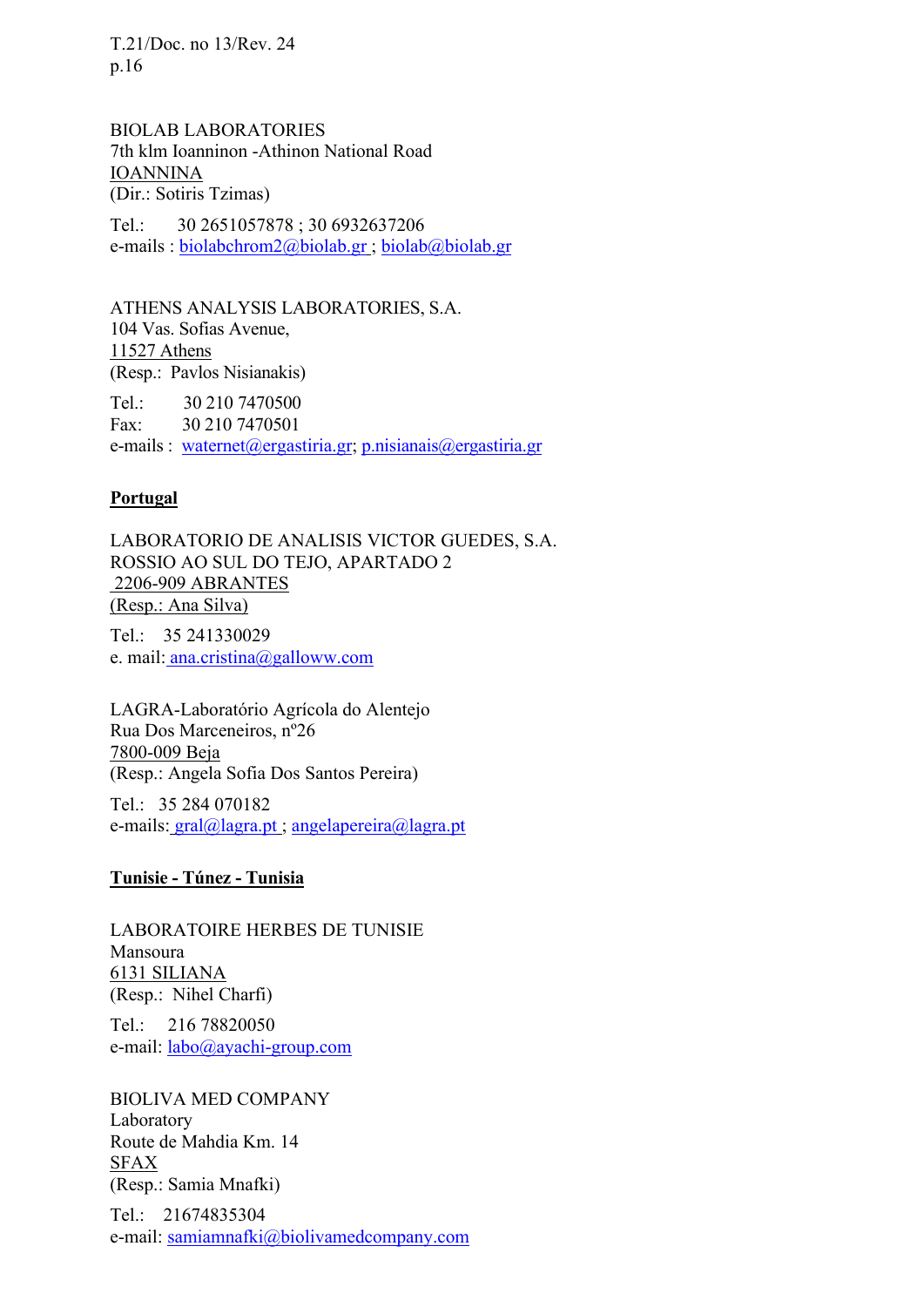**Turquie – Turquía – Turkey** 

DEPPO ÖZEL GIDA KONTROL LABORATUVARI Üniversite Cad. No. 71/B BORNOVA – IZMIR (Resp.: Erman Çelik)

Tel.: 90 2324350548 e-mail: [ermancelik@deppolab.com](mailto:ermancelik@deppolab.com)

INTERTEK TEST HİZMETLERİ A.Ş. İstanbul Özel Gıda Kontrol Laboratuvarı Merkez Mah. Sanayi cd. No:23 Altindag Plaza 34197 YENIBOSNA – ISTANBUL (Resp.: Çiğdem Kalın Vatansever)

Tel.: 902124964646 e-mail : cigdem.kalin@intertek.com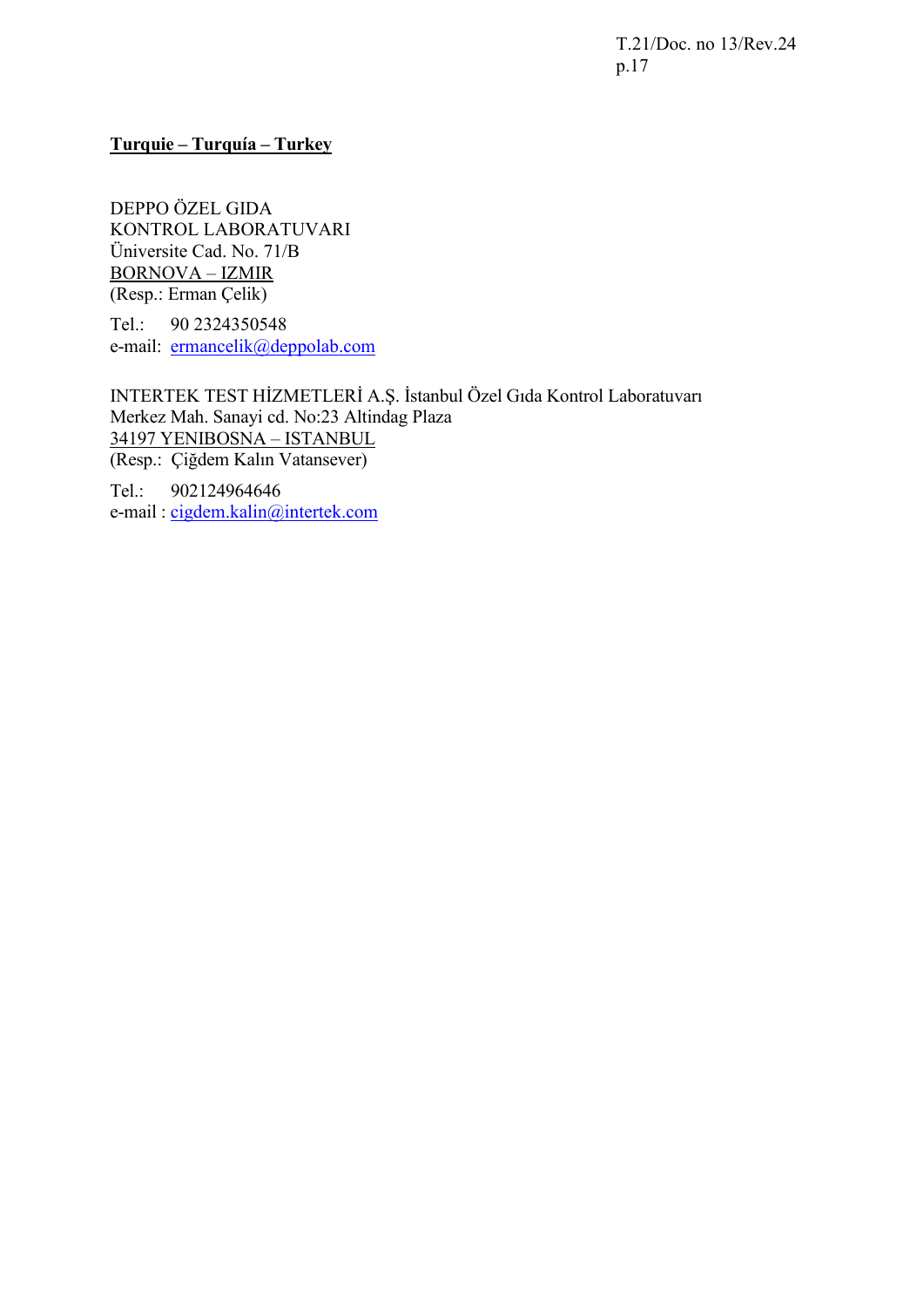### **Agrément type B – Analyse approfondie Recognition type B - Advanced testing**

#### **Argentine – Argentina**

LABORATORIO DR. RAPELA División Bromatología y Análisis de Alimentos Ramón L. Falcón, 2534 1406 BUENOS AIRES (Dir. Diego Rapela)

Tel.: 54 11 46109900 Fax: 54 11 46109905 e-mails : [drapela@rapela.com.ar](mailto:drapela@rapela.com.ar) ; informes@rapela.com.ar

#### **Australie – Australia**

MODERN OLIVES LABORATORY SERVICES 151 Broderick Road, PO BOX 92 LARA, VICTORIA 3212 (Dir.: Claudia Guillaume)

Tel.: 61 (0)3 5272 9550 e-mails: [c.guillaume@modernolives.com.au](mailto:c.guillaume@modernolives.com.au) ; [lab@modernolives.com.au](mailto:lab@modernolives.com.au)

# **Chine – China**

WILMAR (SHANGHAI) BIOTECHNOLOGY R&D CENTER CO., LTD NO.118 Gaodong Road, Pudong New District 200137 SHANGHAI - CHINA (Resp.: Ding Xin Yue) Tel.: 86 21 31153278 e-mail: dingxinyue@cn.wilmar-intl.com

#### **Espagne – España – Spain**

LABORATORIO AGROALIMENTARIO INDUSTRIAL, S.L. Polígono Industrial "El Pabellón", Parc. 4.4 06380 JERÉZ DE LOS CABALLEROS - BADAJOZ (Resp.: Macarena Díaz Ramos)

Tel./Fax: 34 924730180 e-mails: [macarena@indlab.es](mailto:macarena@indlab.es) ; [administracion@indlab.es](mailto:administracion@indlab.es)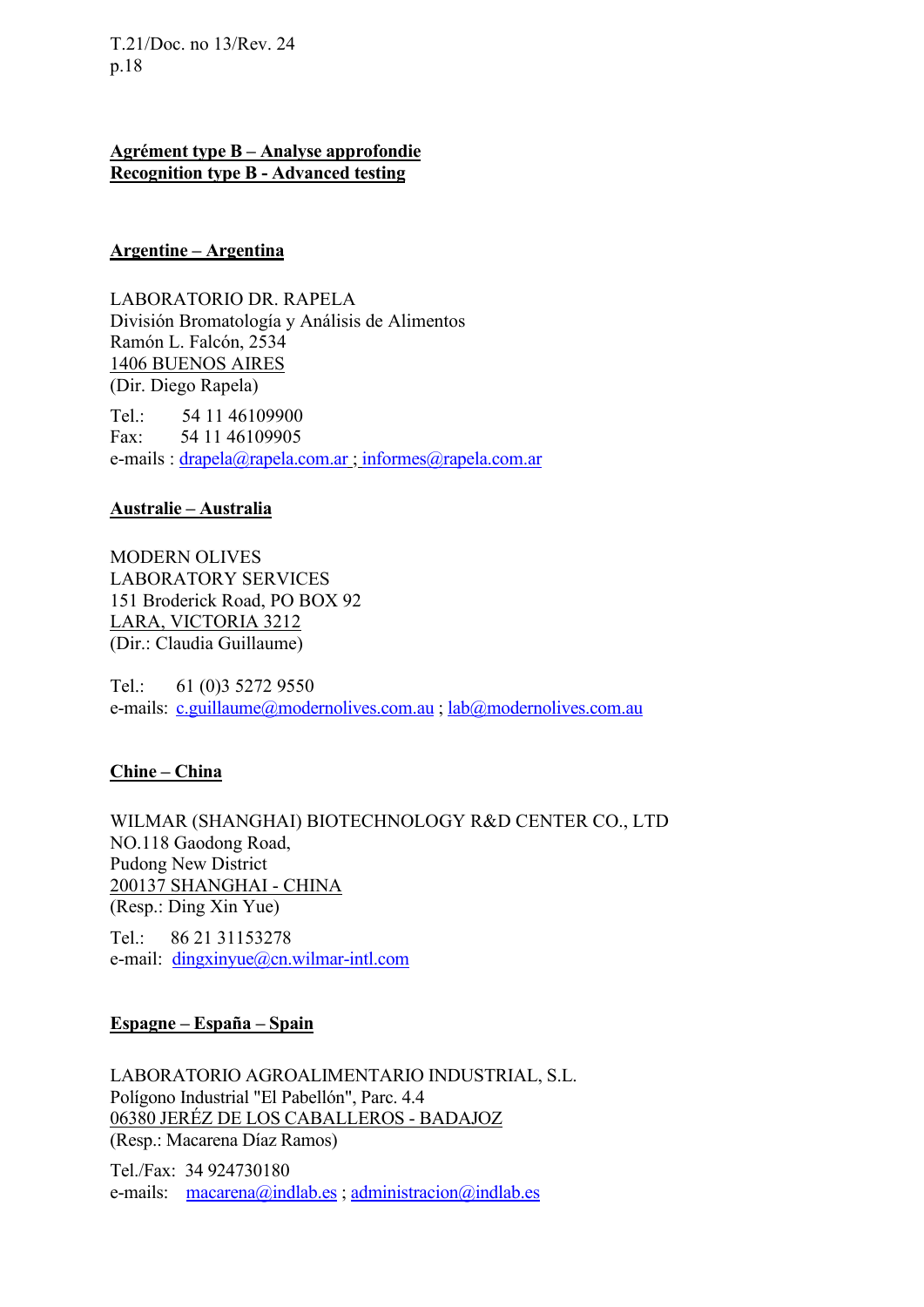LABORATORIO UNAPROLIVA, S.A. C/Mancha Real, nº 38 - Polg. Ind. Los Olivares 23009 JAÉN (Dir.: Mª Dolores Gómez Chica)

Tel.: 34 953240530 e-mail: [lab@laboratoriounaproliva.com](mailto:lab@laboratoriounaproliva.com)

LABORATORIO JUAN ANTONIO TELLO, S.L. C/La Iruela, 8 - Polg. Ind. Los Olivares 23009 JAÉN (Resp.: Mª Luisa Cuenca de los Cobos)

Tel.: 34 953281250 e-mail: mlcuenca@jatello.com

LLUIS JANÉ BUSQUETS LABORATORI D'ANÀLISI, S.L. C/St. Llorenç nº 27, baixos 08192 ST. QUIRZE DEL VALLÈS - BARCELONA (Dir.: LLuis Jané Busquets)

Tel./Fax : 34 937211325 e-mail: [ljb@ljblab.com](mailto:ljb@ljblab.com)

LABORATORIO ESPEJO, S.L. P.I. La Negrilla, C/Laminadora, 5 41016 SEVILLA (Dir.: Alberto Espejo Angorrilla)

Tel.: 34 954571221 Fax: 34 954571366 e-mail: [info@laboratorioespejo.com](mailto:info@laboratorioespejo.com)

SGS ESPAÑOLA DE CONTROL, S.A. Laboratory Avda. Santa Clara de Cuba n°4, Polg. Ind. Nave 26 41007 SEVILLA (Dir.: Ana María García Prieto)

Tel.: 34 954524142 Fax: 34 954527049 e-mails: [AnaMaria.GarciaPrieto@sgs.com](mailto:AnaMaria.GarciaPrieto@sgs.com) ; [es.sevilla.espanola@sgs.com](mailto:es.sevilla.espanola@sgs.com)

CM EUROPA, S.L. Laboratory Pol. Ind. Cañada de la Fuente. Cruce CTRA. FUENSANTA - La Carrasca S/N, 23600 MARTOS-JAÉN (Resp.: Pedro J. Vílchez García)

Tel.: 34 953704035 Fax: 34 953703020 e-mail: pvilchez@cmeuropa.com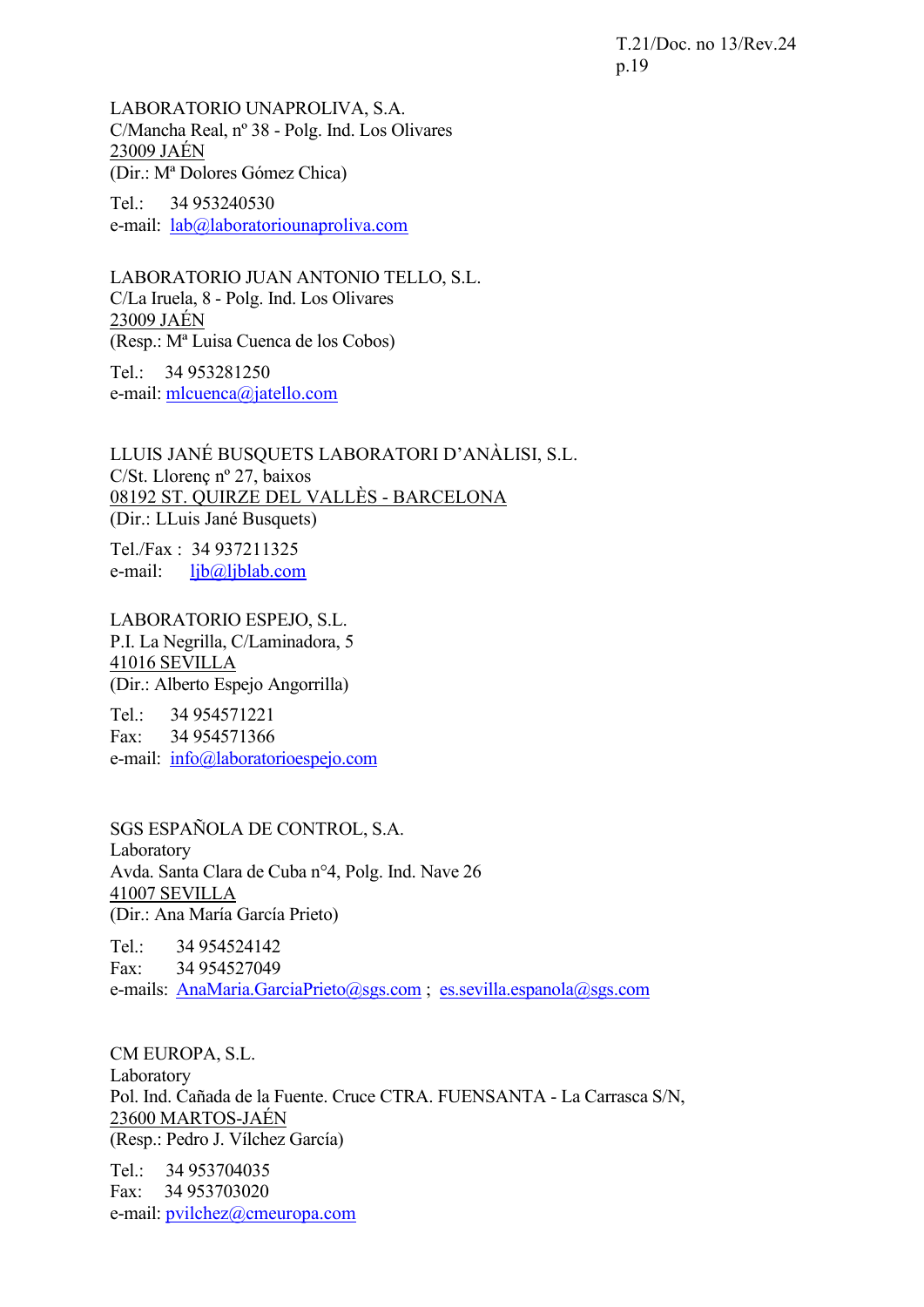**États Unis – Estados Unidos - USA** EUROFINS CENTRAL ANALYTICAL LABORATORIES 2219 Lakeshore Drive – Suite 500 70122 NEW ORLEANS, LA (Resp.: John Reuther) Tel.: 1 5042973420

e-mail: [johnreuther@eurofinsus.com](mailto:johnreuther@eurofinsus.com)

# **Grèce – Grecia - Greece**

UNIHER, S.A. Laboratory Industrial Area of Heraklion, Str I 71601 HERAKLION (Resp.: Manolis Michelinakis)

Tel.: 30 2810301625 Fax: 30 2810301629 e-mail: [chem@uniher.gr](mailto:chem@uniher.gr)

VELTIA, Labs for Life 1st km Olympic Skopeftirio road 19300 MARKOPOULO- ATTICA (Resp.: Konstantinou P.) (Dir.: Giannousios A.) Tel.: 30 22990 63910 Fax : 30 22990 63544 e-mails: [p.konstantinou@agrolab-rds.gr](mailto:p.konstantinou@agrolab-rds.gr) ; [giannousios@agrolab-rds.gr](mailto:giannousios@agrolab-rds.gr)

MULTICHROM LAB 50, Sfakion str. 12131 PERISTERI - ATHENS (Dir.: Emmanuel Salivaras)

Tel.: 30 210 5910620 Fax: 30 210 5311580 e-mail: [info@multichromlab.com](mailto:info@multichromlab.com)

CHEM SOLUTIONS ANALYTICAL LABORATORIES Kalymnou 5A Moschato – ATHENS (Dir.: Michalis Tampakopoulos)

Tel.: 30 2111831992 / 30 6932323867 e-mail:  $info@chemsolutions.gr$ ; [mtampakopoulos@gmail.com](mailto:mtampakopoulos@gmail.com)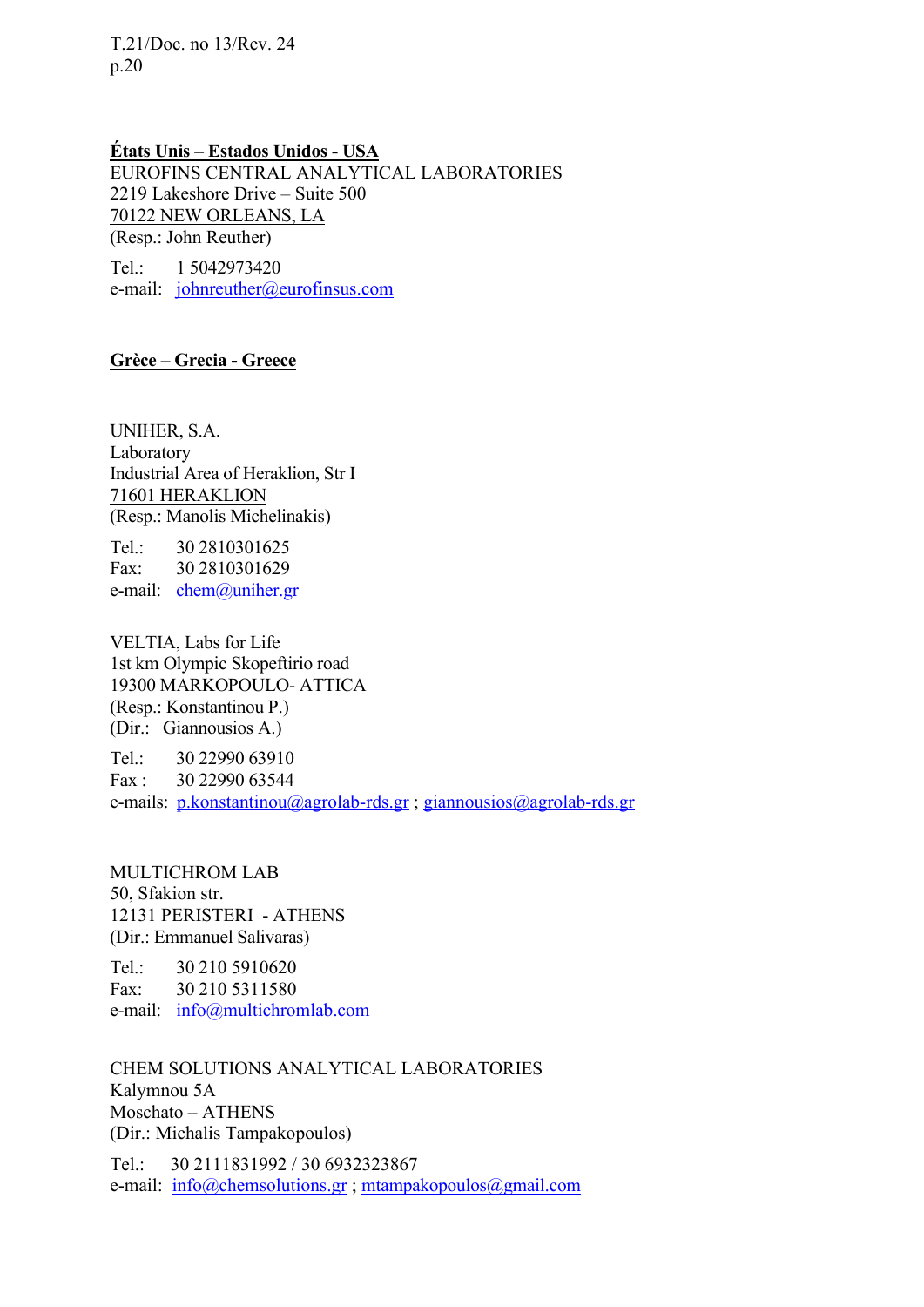FOOD ALLERGENS LABORATORY Varnali K. 40, 14231 NEA IONA – ATHENS (Resp.: George Siragakis)

Tel.: 30 2102712498 Fax : 30 2167005928 e-mail: [info@foodallergenslab.com](mailto:info@foodallergenslab.com)

**CHEMICOTECHNIKI** Lagovardou – Spantidaki O.E. Dikonimoy Makri 1 – Komvos Amariou, 74100 RETHYMNO - CRETE (Resp.: Maria Spantidaki)

Tel.: 30 2831025412 Fax: 30 2831050626 e-mail: [mspantidaki@chemicotechniki.gr](mailto:mspantidaki@chemicotechniki.gr)

UPFIELD HELLAS S.A. Laboratory Piraeus Factory 74 Athinon – Peiraios Str. 185 47 N.FALIRO – PIRAEUS (Resp.: Zinovia Spiranti)

Tel.: 30 2104896328 e-mail: [zinovia.spiranti@unilever.com](mailto:zinovia.spiranti@unilever.com)

#### **Italie - Italia - Italy**

BIOCHEMIE LAB S.r.l. Via di Limite 27g 50013 Campi Bisenzio (FI)- ITALY (Resp.: Lorenzo Pontorno) Tel.: 39 055887541 Fax: 39 055886270 e-mails: [info@biochemielab.it](mailto:info@biochemielab.it) ; [l.pontorno@biochemielab.it](mailto:l.pontorno@biochemielab.it)

NEOTRON S.p.a. Laboratory Analytical and Technical Services Stradello Aggazzotti 104 41126 MODENA (Resp.: Marisa Bagatti)

Tel.: 39 059461711 Fax: 39 059461777 e-mail: [quality@neotron.it](mailto:quality@neotron.it)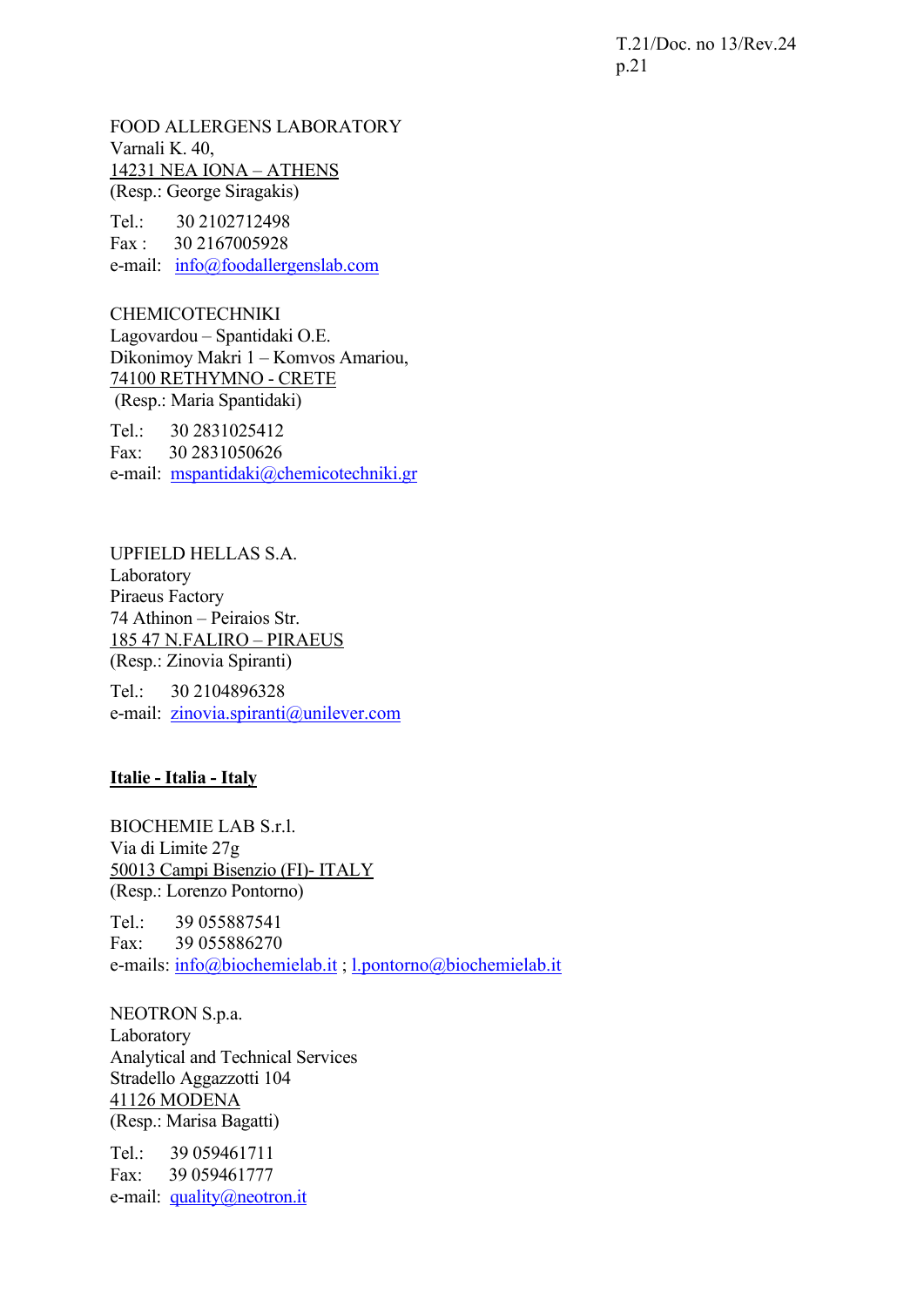CHEMISERVICE, S.r.l. Laboratory Via Vecchia Ospedale, Str. Priv. n. 11 70043 MONOPOLI - BARI (Dir..: Valentina Cardone)

Tel.: 39 080742777 Fax: 39 080748486 e-mail: [info@chemiservice.it](mailto:info@chemiservice.it)

LABORATORIO PH, S.r.l. Via Sangallo, 29 – Loc. Sambuca V.P. 50028 TAVARNELLE V.P. - FIRENZE (Dir.: Filippo Venturi)

Tel.: 39 05580961 Fax: 39 0558071099 e-mails: [Filippo.Venturi@tuv.it](mailto:Filippo.Venturi@tuv.it); [laborph@phsrl.it](mailto:laborph@phsrl.it)

ANALYTICAL GROUP,S.R.L. LABORATORIO DI FIRENZE VIA ORCAGNA, 70 50121 FIRENZE (Resp.: Laura Mazzanti)

Tel.: 39 55674027 e-mails: [sales.food@analytical.it; l.mazzanti@analytical.it](mailto:sales.food@analytical.it;%20%20l.mazzanti@analytical.it)

CHIMIA, S.R.L. SP,231.Km 5+200 PARCO COMMERCIALE BARESE 70032 BITONTO - Bari (Resp.: Fabio Ciampi)

Tel.: 39 0803746412 e-mail: [info@chimialab.com](mailto:info@chimialab.com)

#### **Tunisie – Túnez - Tunisia**

SENTOLIA / BULLA REGIA Laboratory Z.I. de Ben Arous, BP 192 2013 BEN AROUS (Resp.: Yomna Ben Barka)

Tel.: 216 71381262 e-mail: [yomnab@malga.com.tn](mailto:yomnab@malga.com.tn)

LABORATOIRE RIVIERE D'OR Avenue de l'Environnement - Merzel Fersi 5024 MOKNINE - MONASTIR (Resp.: Nôemen Daoudi)

Tel.: 216 26 404 707 e-mail: [n.daoudi@loued.com.tn](mailto:n.daoudi@loued.com.tn)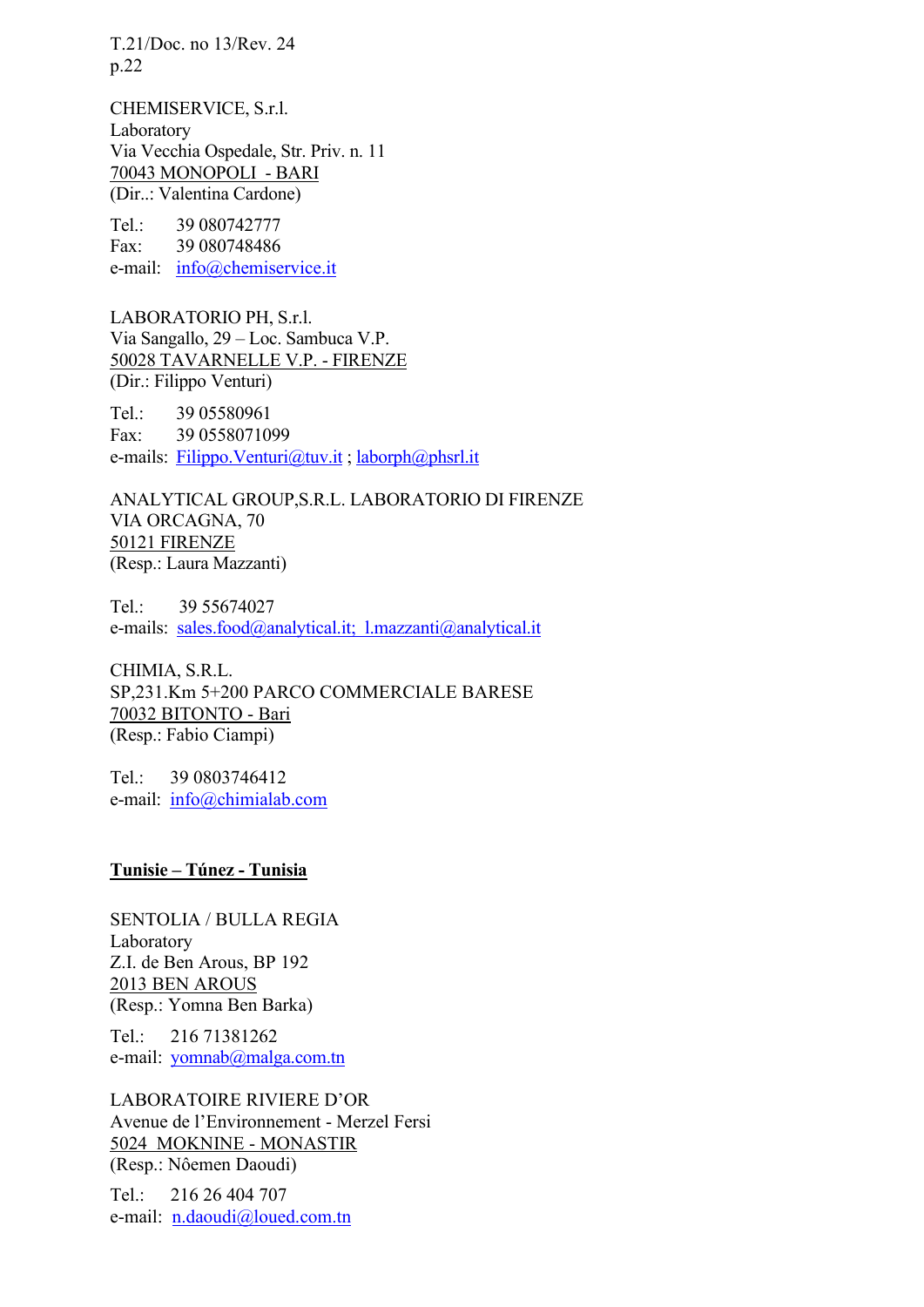LABORATOIRE SGS SFAX de la Société SGS Tunisie SA Route de Gabés, Km. 1,5 - Rue Ibn Zaidoun (P.O. Box 589) 3018 SFAX (Chef d'agence SGS Sfax: M. Mohamed Ben Amor)

Tel.: 216 74241050<br>Fax: 216 74245890 216 74245890 e-mails: [Mohamed.BenAmor@sgs.com](mailto:Mohamed.BenAmor@sgs.com) ; [Amina.Trigui@sgs.com](mailto:Amina.Trigui@sgs.com)

# **Turquie - Turquía – Turkey**

AYTB LABORATUVAR HIZMETLERI A.Ş. Exchange of Aydin Province Ata Mahallesi Denizli Karayolu Üzeri, No: 18 Borsa Sarayı 09010 AYDIN (Resp.: Mehmet Mutlu)

Tel.: 90 2562115000 Fax: 90 2562110188 e-mail: [info@aytblab.com](mailto:info@aytblab.com)

BUNGE TURKEY AYVALIK LABORATORY Laboratory Bunge Gıda San. A.Ş. İzmir Çanakkale Yolu Üzeri, Kozak Yol Ayrımı, Köralan Mevkİi, Keremköy GÖMEÇ - BALIKESIR (Resp.: Hüseyin Yavuz)

Tel.: 90 530 387 19 12 e-mail: huseyin.yavuz@bunge.com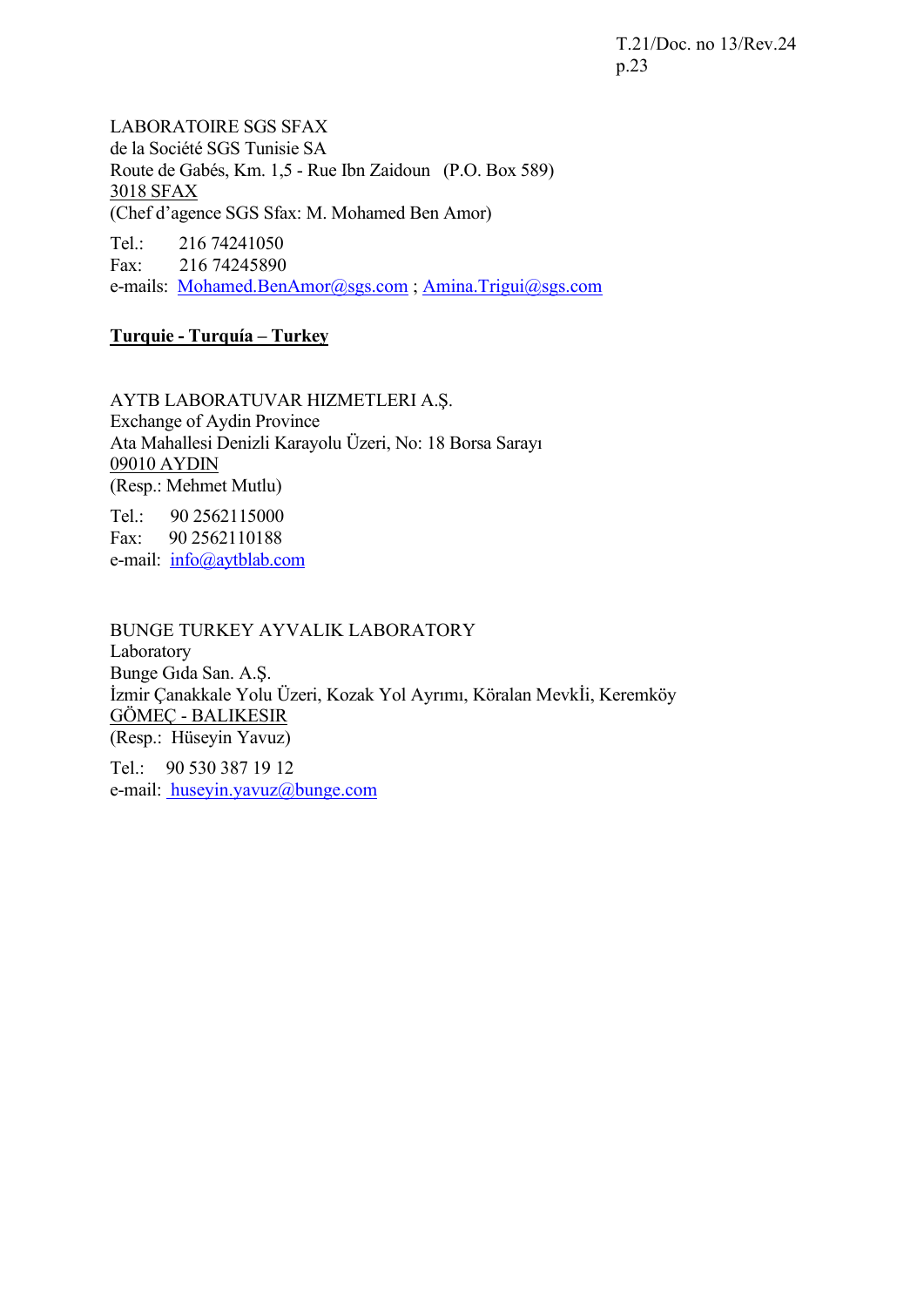### **Agrément type C – Analyse des résidus et contaminants Recognition type C - Residues and contaminants testing**

#### **Chine – China**

WILMAR (SHANGHAI) BIOTECHNOLOGY R&D CENTER CO., LTD NO.118 Gaodong Road, Pudong New District 200137 SHANGHAI - CHINA (Resp.: Ding Xin Yue) Tel.: 86 21 31153278 e-mail: dingxinyue@cn.wilmar-intl.com

# **Espagne – España – Spain**

LABORATORIO AGROALIMENTARIO INDUSTRIAL, S.L. Polígono Industrial "El Pabellón", Parc. 4.4 06380 JERÉZ DE LOS CABALLEROS - BADAJOZ (Resp.: Macarena Díaz Ramos)

Tel./Fax: 34 924730180 e-mails: [macarena@indlab.es](mailto:macarena@indlab.es) ; [administracion@indlab.es](mailto:administracion@indlab.es)

LABORATORIO UNAPROLIVA, S.A. C/Mancha Real, nº 38 - Polg. Ind. Los Olivares 23009 JAÉN (Dir.: Mª Dolores Gómez Chica)

Tel.: 34 953240530 e-mail: [lab@laboratoriounaproliva.com](mailto:lab@laboratoriounaproliva.com)

LABORATORIO JUAN ANTONIO TELLO, S.L.U. C/La Iruela, 8 - Polg. Ind. Los Olivares 23009 JAÉN (Resp.: Mª Luisa Cuenca de los Cobos)

Tel.: 34 953281250 e-mail: [mlcuenca@jatello.com](mailto:mlcuenca@jatello.com)

LLUIS JANÉ BUSQUETS LABORATORI D'ANÀLISI, S.L. C/St. Llorenç nº 27, baixos 08192 ST. QUIRZE DEL VALLÈS - BARCELONA (Dir.: LLuis Jané Busquets)

Tel./Fax: 34 93 7211325 e-mail: [ljb@ljblab.com](mailto:ljb@ljblab.com)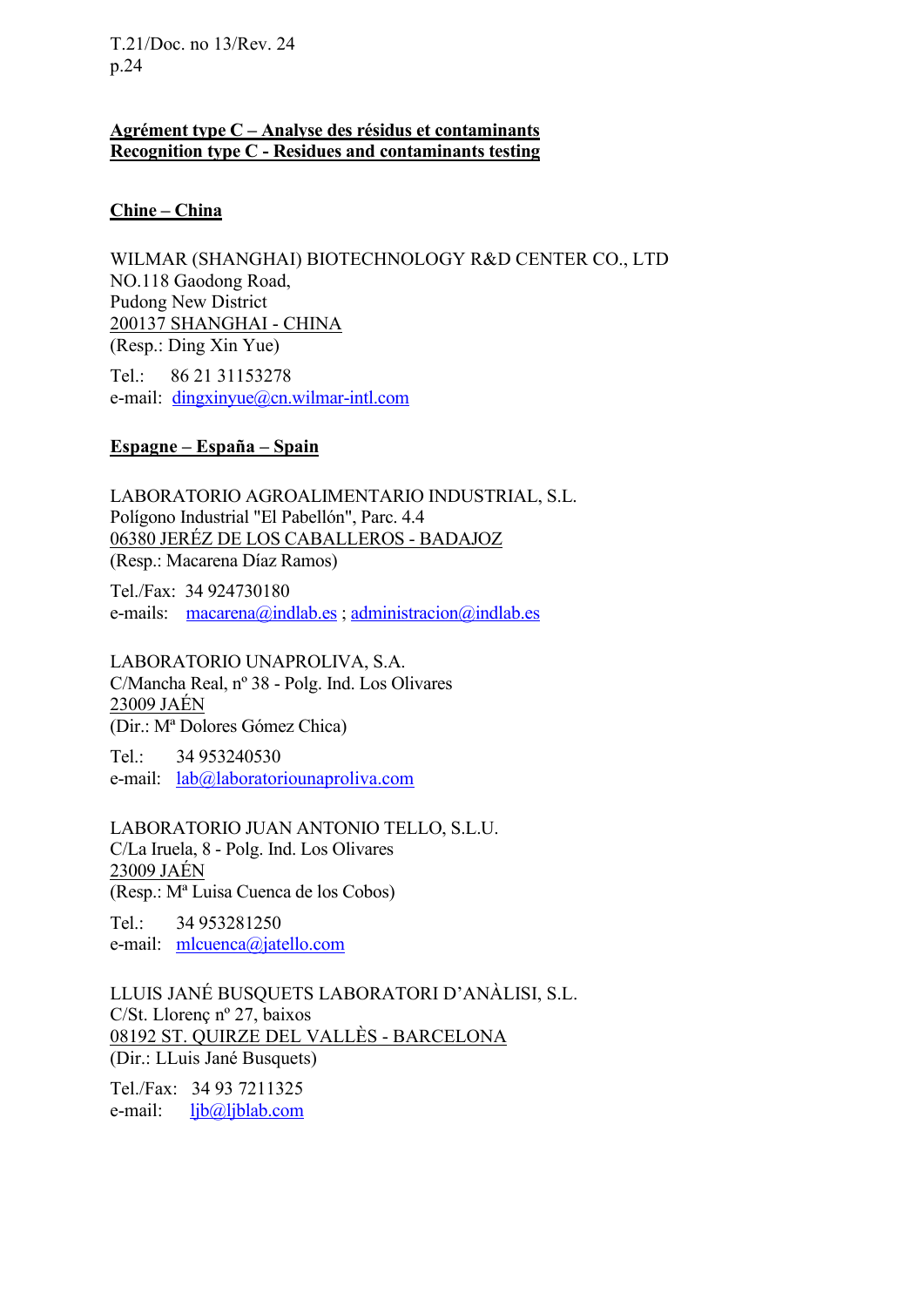LABORATORIO ESPEJO, S.L. P.I. La Negrilla, C/Laminadora, 5 41016 SEVILLA (Dir.: Alberto Espejo Angorrilla)

Tel.: 34 954571221 Fax: 34 954571366 e-mail: [info@laboratorioespejo.com](mailto:info@laboratorioespejo.com)

SGS ESPAÑOLA DE CONTROL, S.A. Laboratory Avda. Santa Clara de Cuba n°4, Polg. Ind. Nave 26 41007 SEVILLA (Dir.: Ana María García Prieto)

Tel.: 34 954524142 Fax: 34 954527049 e-mails: [AnaMaria.GarciaPrieto@sgs.com](mailto:AnaMaria.GarciaPrieto@sgs.com) ; [es.sevilla.espanola@sgs.com](mailto:es.sevilla.espanola@sgs.com)

#### **Grèce – Grecia – Greece**

UNIHER, S.A. Laboratory Industrial Area of Heraklion, Str I 71601 HERAKLION (Resp.: Manolis Michelinakis)

Tel.: 30 2810301625 Fax: 30 2810301629 e-mail: [chem.@uniher.gr](mailto:chem.@uniher.gr)

CHEM SOLUTIONS ANALYTICAL LABORATORIES Kalymnou 5A MOSCHATO – ATHENS (Dir.: Michalis Tampakopoulos)

Tel.: 30 2111831992 / 30 6932323867 e-mails:  $info@chemsolutions.gr$ ; [mtampakopoulos@gmail.com](mailto:mtampakopoulos@gmail.com)

FOOD ALLERGENS LABORATORY Varnali K. 40, 14231 NEA IONA – ATHENS (Resp.: George Siragakis)

Tel.: 30 2102712498 Fax : 30 2167005928 e-mail: [info@foodallergenslab.com](mailto:info@foodallergenslab.com)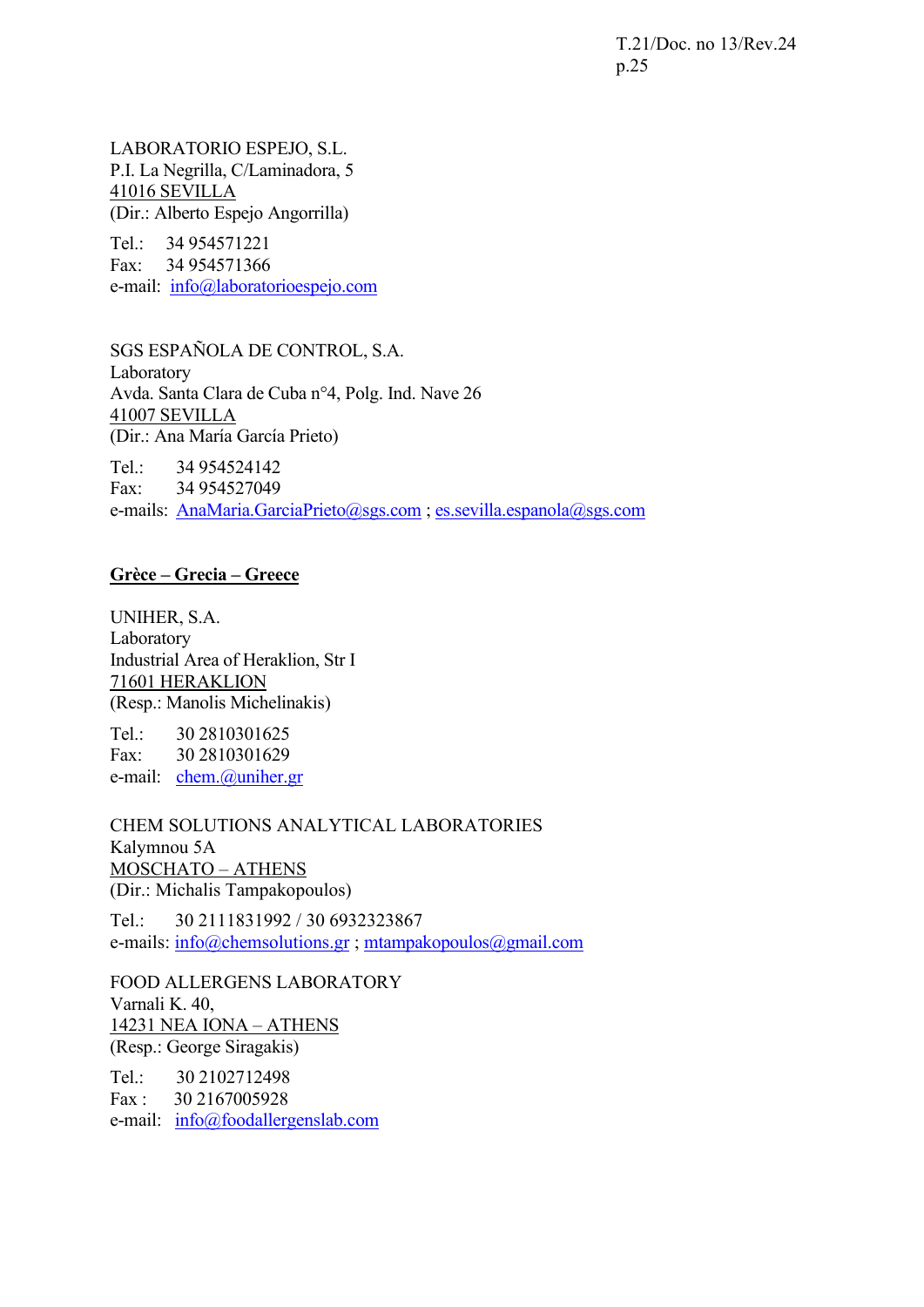ATHENS ANALYSIS LABORATORIES, S.A. 104 Vas. Sofias Avenue, 11527 Athens (Resp.: Pavlos Nisianakis) Tel.: 30 210 7470500 Fax: 30 210 7470501 e-mails : waternet@ergastiria.gr; [p.nisianais@ergastiria.gr](mailto:p.nisianais@ergastiria.gr)

#### **Italie - Italia - Italy**

CHEMISERVICE, S.r.l. Laboratory Via Vecchia Ospedale, Str. Priv. n. 11 70043 MONOPOLI - BARI (Dir.: Valentina Cardone)

Tel.: 39 080742777 Fax: 39 080748486 e-mail: [info@chemiservice.it](mailto:info@chemiservice.it)

LABORATORIO PH, S.r.l. Via Sangallo, 29 – Loc. Sambuca V.P. 50028 TAVARNELLE V.P. - FIRENZE (Dir.: Filippo Venturi)

Tel.: 39 05580961 Fax: 39 0558071099 e-mails: [Filippo.Venturi@tuv.it](mailto:Filippo.Venturi@tuv.it); [laborph@phsrl.it](mailto:laborph@phsrl.it)

NEOTRON S.p.a. Laboratory Analytical and Technical Services Stradello Aggazzotti 104 41126 MODENA (Resp.: Marisa Bagatti)

Tel.: 39 059461711 Fax: 39 059461777 e-mail: [quality@neotron.it](mailto:quality@neotron.it)

BIOCHEMIE LAB S.r.l. Via di Limite 27g 50013 Campi Bisenzio (FI)- ITALY (Resp.: Lorenzo Pontorno)

Tel.: 39 055887541 Fax: 39 055886270 e-mails: [info@biochemielab.it](mailto:info@biochemielab.it) ; [l.pontorno@biochemielab.it](mailto:l.pontorno@biochemielab.it)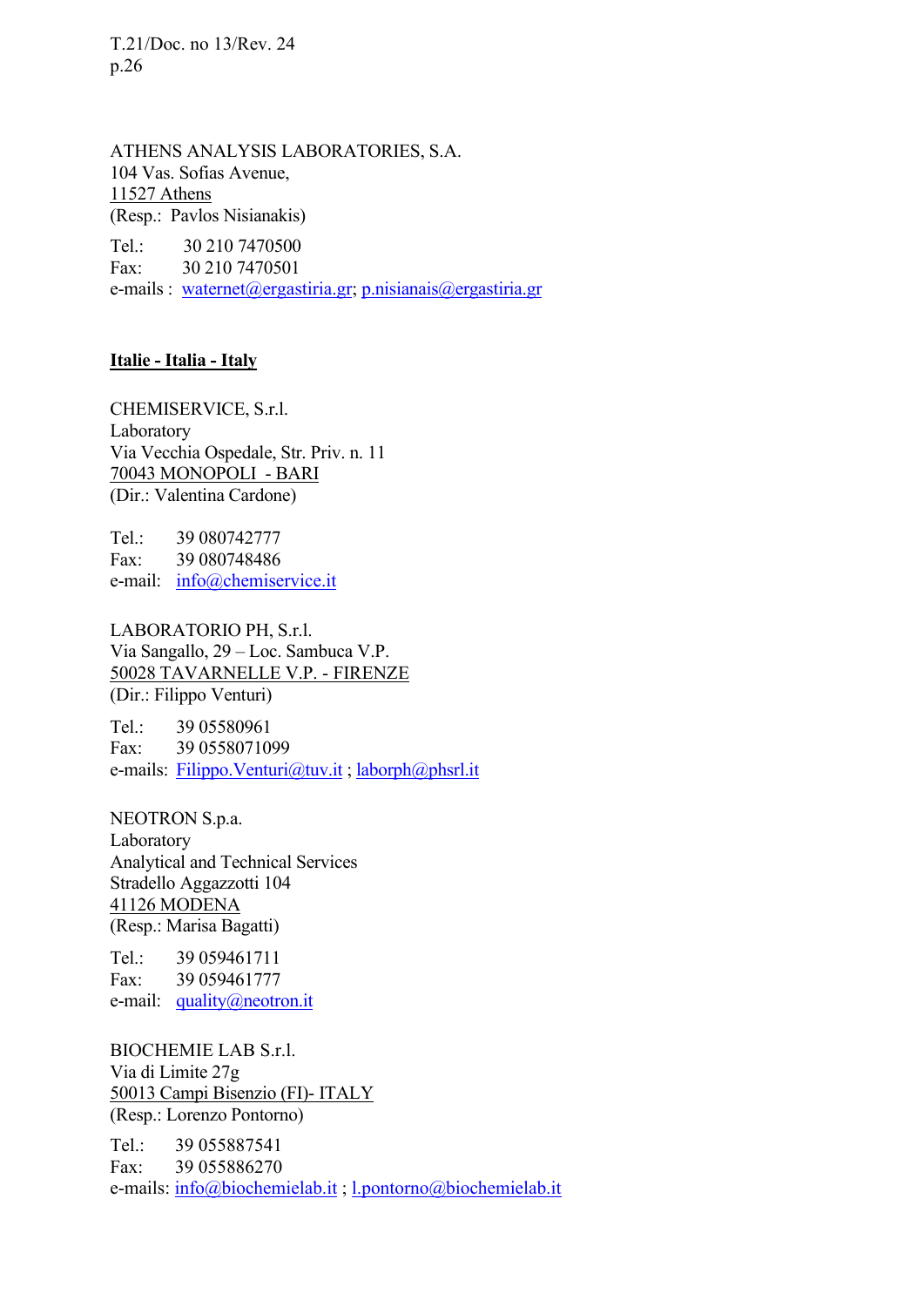### **LABORATOIRES D'ENTREPRISES DE L'HUILE D'OLIVE LABORATORIOS DE EMPRESAS DE ACEITE DE OLIVA OLIVE OIL COMPANIES LABORATORIES LABORATORI DI AZIENDE DI OLIO D'OLIVA**

### **Agrément type A – Analyse élémentaire Recognition type A – basic testing**

#### **Espagne – España –Spain**

LABORATORIO TORRES MORENTE DE ACEITES MAEVA Parque Metropolitano Industrial - Avda. Incar, nº 8 18130 ESCÚZAR – GRANADA (Resp.: Maribel Martos Eliche)

Tel.: 34 958991033 Fax : 34 958583435 e-mail: [maribel@aceitesmaeva.com](mailto:maribel@aceitesmaeva.com)

LABORATORIO ACEITES DEL SUR-COOSUR – ACESUR Carretera de la Carolina 29 23220 VILCHES -JAÉN (Dir. Agustina Barneo Alcántara)

Tel. : 34 680912344 e-mail: [abarneo@acesur.com](mailto:abarneo@acesur.com)

CENTRO DE INNOVACIÓN Y TECNOLOGÍA DEL OLIVAR Y DEL ACEITE – **CITOLIVA** Laboratory Parque Científico-tecnológico Geolit, Calle sierra morena, manzana 11, Edificio CTSA, Planta baja 23620 MENGÍBAR - JAÉN (Dir.: Raquel Costales Rodriguez)

Tel.: 34 953221130 Fax: 34 953373017 e-mail: citoliva@citoliva.es

#### **Japon – Japón – Japan**

THE NISSHIN OILLIO GROUP, LTD. Yokohama Isogo Plant Quality Control Section Laboratory 1-Banchi Shinmoricho, Isogo-ku, 235-8558, YOKOHAMA (Dir.: Manabu Matsuoka) Tel.: 81 457575220 Fax : 81 457575224 e-mail: [m-matsuoka@nisshin-oillio.com](mailto:m-matsuoka@nisshin-oillio.com)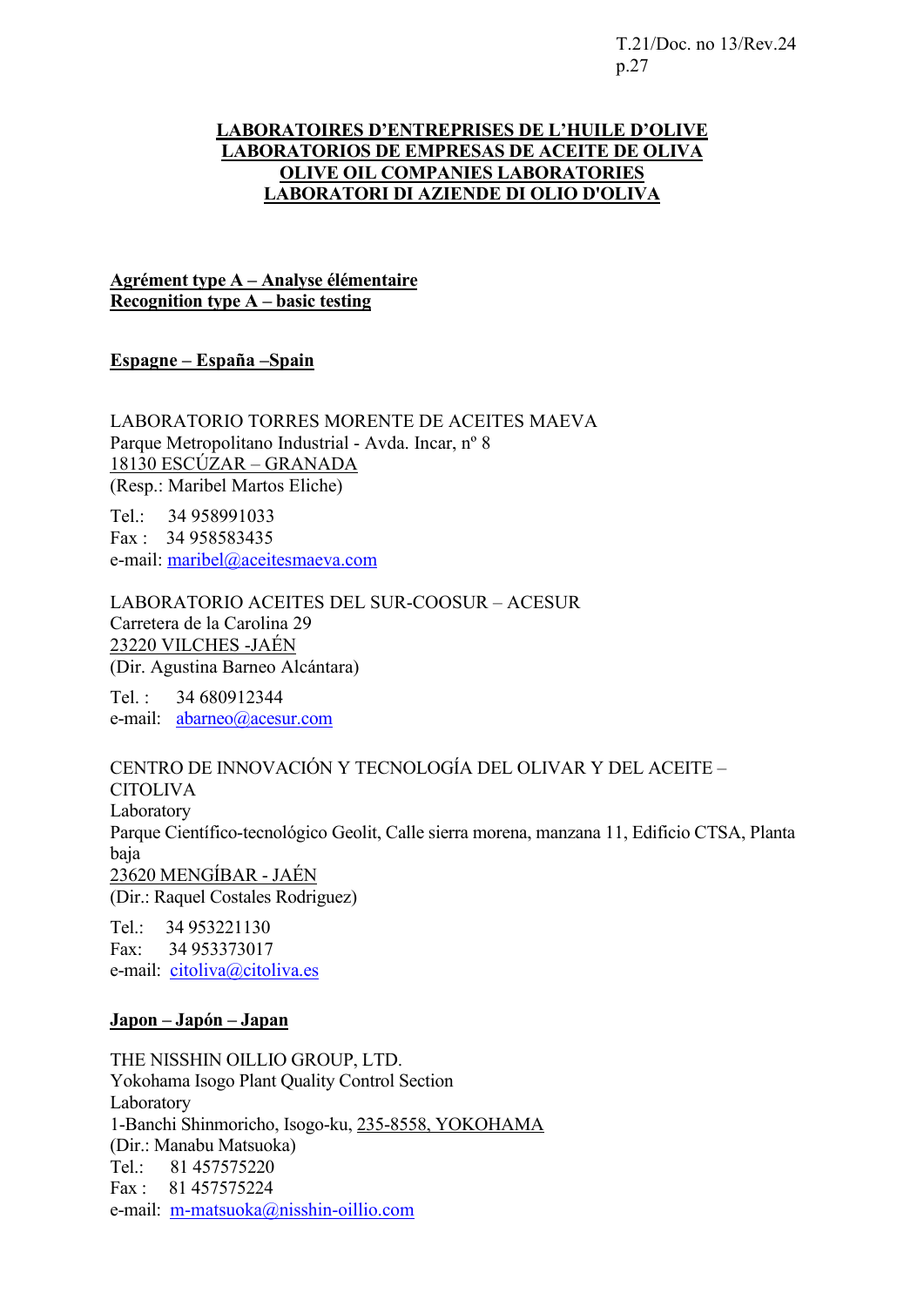### **Tunisie – Túnez – Tunisia**

SLAMA HUILES Laboratory 14, rue du Tissage Z.I 2086 KSAR SAID (Resp. : Safa Chaari) Tel.: 216 98724434 e-mail: [dhouda.chtourou@carthageoliveoil.com.tn](mailto:dhouda.chtourou@carthageoliveoil.com.tn) ; [oliveoil@slama.com.tn](mailto:oliveoil@slama.com.tn)

BORGES ORGANIC OLIVE OIL COMPANY Laboratory Route de Mahdia, Km 10, sakiet eddayer 3011 SFAX (Resp.: Houda Raissi)

Tel.: 216 29986654 e-mail: [rhouda@borges-baieo.com](mailto:rhouda@borges-baieo.com)

BIZERTA AGRI INDUSTRY Laboratory Lot 32, Z.I. el Azib 7026 BIZERTE (Resp.: Olfa Zaghouani)

Tel.: 216 70319886 e-mail: [olfa.zaghouani@oilyssa.com](mailto:olfa.zaghouani@oilyssa.com)

COGIA- Compagnie Générale des Industries Alimentaires - groupe du IFFCO Route de Moureddine, BP N° 82 4000 SOUSSE (Resp. : Hajer Chouikh) Tel.: 216 25 966 200

e-mail[: hchouikh@iffco.com](mailto:hchouikh@iffco.com)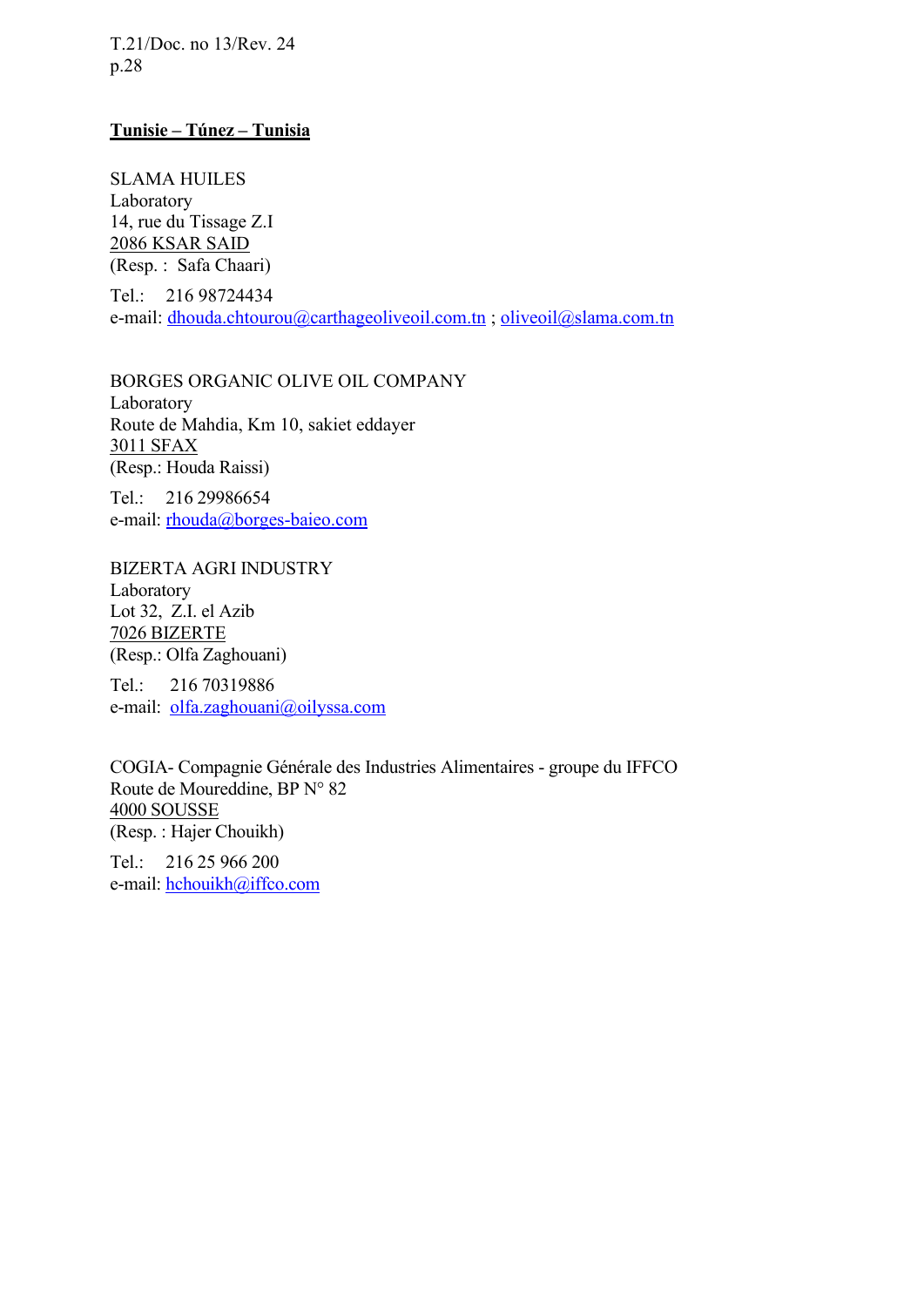### **Agrément type B – Analyse approfondie Recognition type B - Advanced testing**

#### **Espagne – España – Spain**

F. FAIGES, S.L. Laboratory Delegación de Daimiel C/Calidad, parcela 46 B Polg.Ind. Daimiel Sur 13250 DAIMIEL - CIUDAD REAL (Resp.: Carmen Redondo Lozano)

Tel.: 34 977500200 e-mail: [laboratorioDaimiel@faiges.com](mailto:laboratorioDaimiel@faiges.com)

DEOLEO, S.A. Laboratory Ctra. N-IV, Km. 388 14610 ALCOLEA - CÓRDOBA (Resp.: Javier García)

Tel.: 34 957320200 Fax : 34 957321210 e-mail: [javier.gracia@deoleo.com](mailto:javier.gracia@deoleo.com)

SOVENA OILSEEDS ESPAÑA, S.A.U. Laboratory Ctra. de Arjona, 7 23740 ANDÚJAR - JAÉN (Resp.: Alberto Beltrán Aguilera)

Tel.: 34 670563035 e-mail: [alberto.beltran@sovena.es](mailto:alberto.beltran@sovena.es)

DCOOP, S.C.A Laboratory Carretera de Córdoba s/n. 29200 ANTEQUERA - MÁLAGA (Dir.: Rosario Luque Luque)

Tel.: 34 952841451 e-mail: [laboratorio.antequera@dcoop.es](mailto:laboratorio.antequera@dcoop.es)

SOVENA ESPAÑA, S.A.U Laboratory Ctra. Rinconada de Brenes, Km. 11,7 41310 BRENES - SEVILLA (Resp.: Daniel Reyes Díaz)

Tel.: 34 955653300 Fax: 34 954796062 e-mail: [dreyes@sovena.es](mailto:dreyes@sovena.es)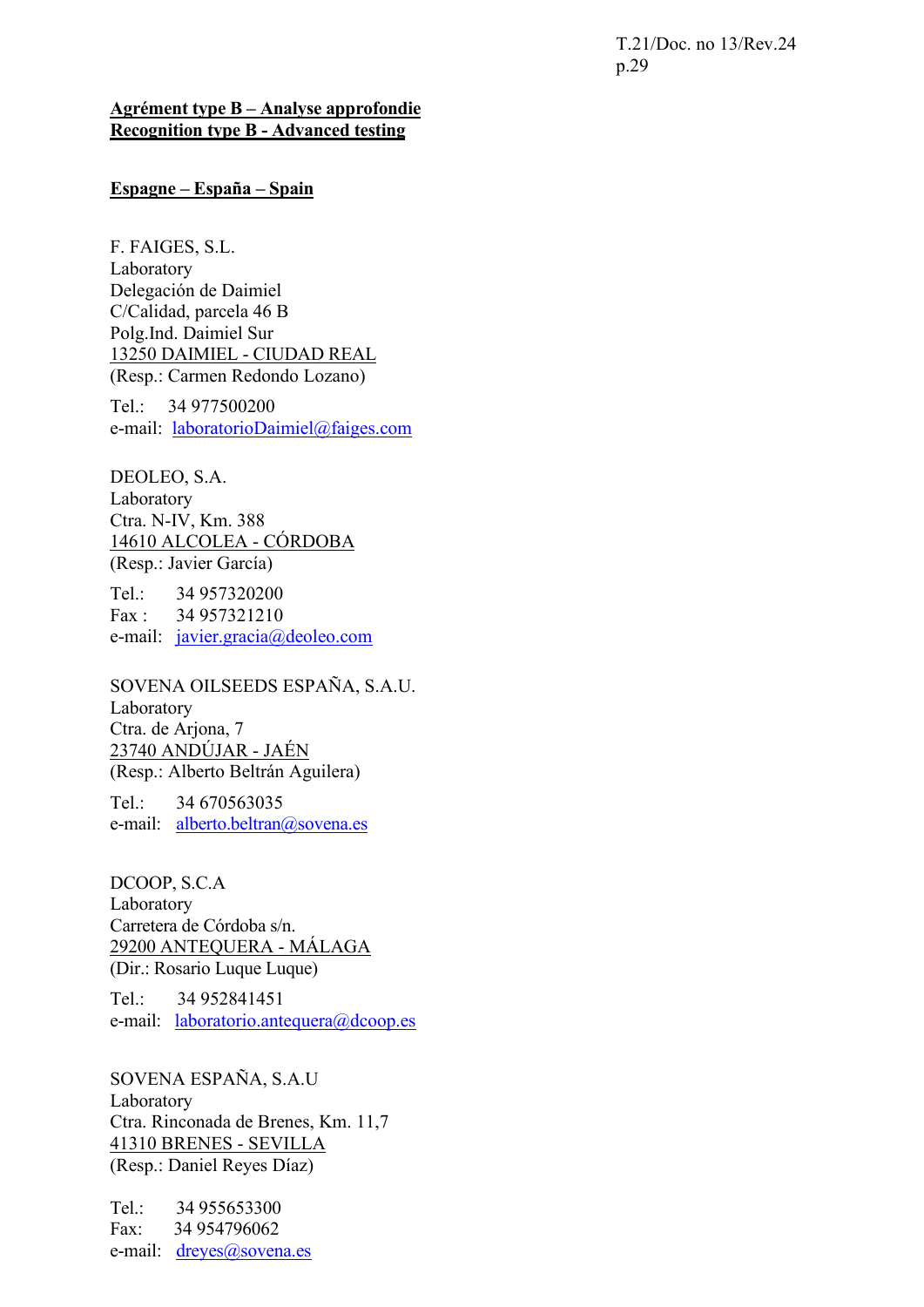MIGASA ACEITES, S.L.U. Laboratory Ctra. Madrid-Cádiz, Km. 556 14703 DOS HERMANAS - SEVILLA (Resp.: Francisco Gutierrez Izquierdo)

Tel.: 34 954720550 e-mail[: administracion@migasa.com](mailto:administracion@migasa.com)

OLEOESTEPA, S.C.A. Laboratory C/ El Olivo, s/n. - Polg. Ind. Sierra Sur 41560 ESTEPA - SEVILLA (Dir.: Miguela González Velasco)

Tel.: 34 955913154 Fax: 34 955913537 e-mail: [laboratorio@oleoestepa.com](mailto:laboratorio@oleoestepa.com)

BORGES AGRICULTURAL & INDUSTRIAL EDIBLE OILS S.A.U. Laboratorio - Control de Calidad Av. Josep Trepat s/n 25300 TÀRREGA - LÉRIDA (Dir.: Carme Gomà)

Tel.: 34 973501212 / 34 973 501 923 Fax: 34 973500060 e-mail: cgoma@borges-baieo.com

#### **États-Unis – Estados Unidos – USA**

SOVENA USA, INC. Laboratory 1 Olive Grove Street 13441 ROME – NY (Resp.: Derek Treonze)

Tel.: 1 3157977070 e-mail: labtechs@sovenausa.com

**Grèce – Grecia – Greece**

MINERVA S.A. EDIBLE OILS ENTERPRISES Laboratory 165 Tatoiou & Odisseos Str. 14452 METAMORPHOSSIS ATTIKIS (Resp.: Fotini Manoli)

Tel.: 30 2262058611 Fax: 30 2262058618 e-mail: [Fotini.Manoli@minerva.com.gr](mailto:Fotini.Manoli@minerva.com.gr)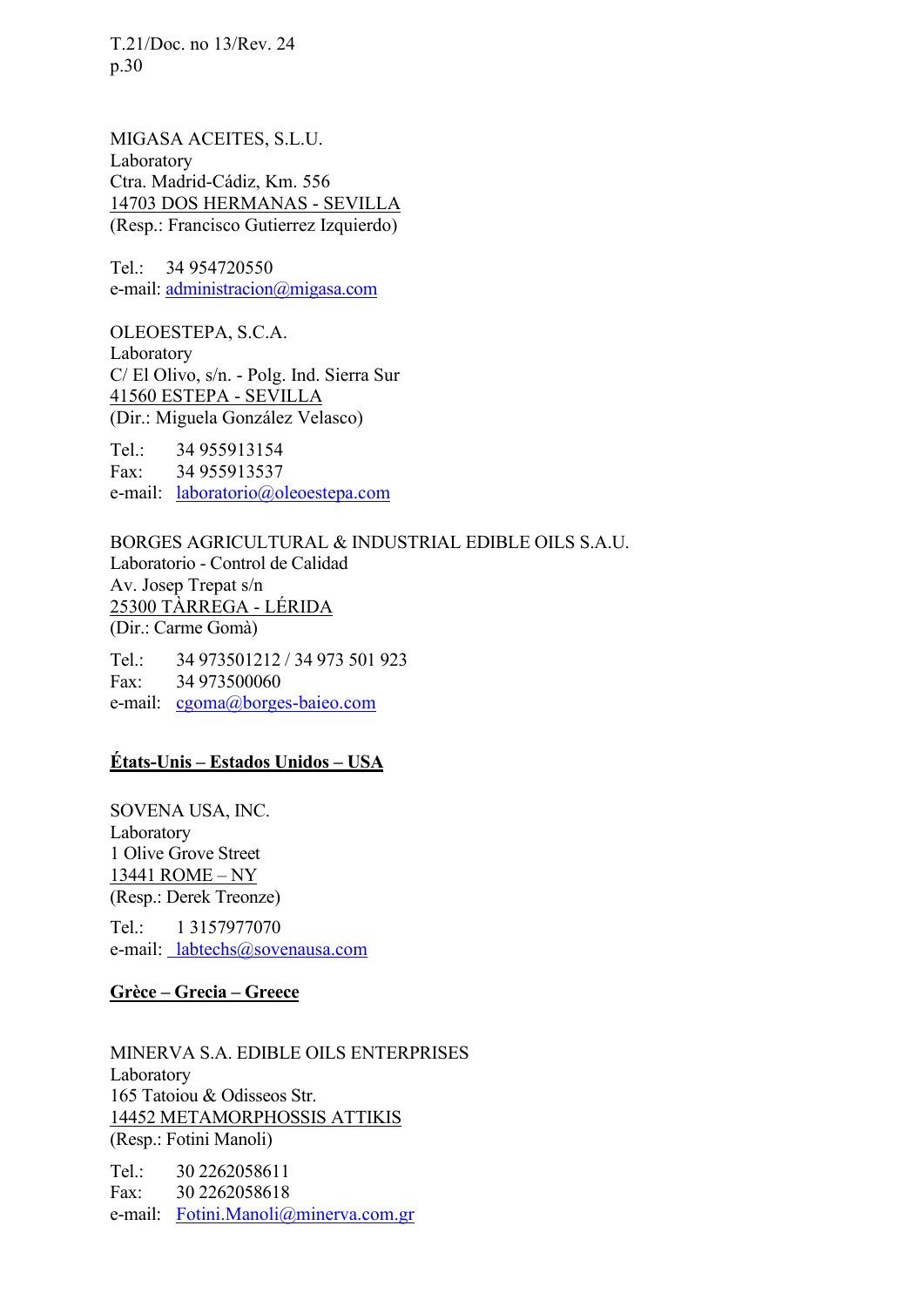#### **Italie - Italia – Italy**

CARAPELLI FIRENZE S.P.A. Laboratory Sede Legale e Stabilimento Via leonardo da vinci, 31 50028 TAVARNELLE VAL DI PESA (FI) (Resp.: Elisa Giambanelli) Tel.: 39 055 80541 e-mail: [elisa.giambanelli@deoleo.com](mailto:elisa.giambanelli@deoleo.com)

#### **Japon – Japón - Japan**

RESEARCH AND DEVELOPMENT K, J-OIL MILLS,INC. Laboratory 7-41, Daikoku-cho, Tsurumi-ku, YOKOHAMA-CITY, KANAGAWA, 230-0053 (Resp.: Ryuichiro Nogami)

Tel.: 81 455032624 e-mail: <u>[ryuichiro.nogami@j-oil.com](mailto:ryuichiro.nogami@j-oil.com)</u>

#### **Tunisie - Túnez - Tunisia**

LABORATOIRE D'ANALYSES PHYSICO-CHIMIQUES DES HUILES ALIMENTAIRES L.A.H.AL – société de conditionnement d'huile d'olive CHO Route de Mahdia km. 10, B.P. 7 3054 SFAX (Resp.: Rebh Omri)

Tel.: 216 74831522 e-mails: [rebh.omri@cho.com.tn](mailto:rebh.omri@cho.com.tn); [contact@lahal.com.tn](mailto:contact@lahal.com.tn)

STIROA S.A. Laboratory Z.I. Djebel el Ouest - Route du Fahs, Km 29 1111 ZAGHOUAN (Resp. : Latifa Raoufi) Tel.: 216 72640013 e-mails: *[latifaraouafi@sticoa.com](mailto:latifaraouafi@sticoa.com)* ; [contact@stiroa.com](mailto:contact@stiroa.com)

STCA EL JAZIRA Laboratory Zone Industrielle Mornag, BP81 2090 BEN AROUS (Resp.: Yosra Smaali)

Tel.: 216 79350170 e-mail: servicetechnique@oliveoiltunisia.com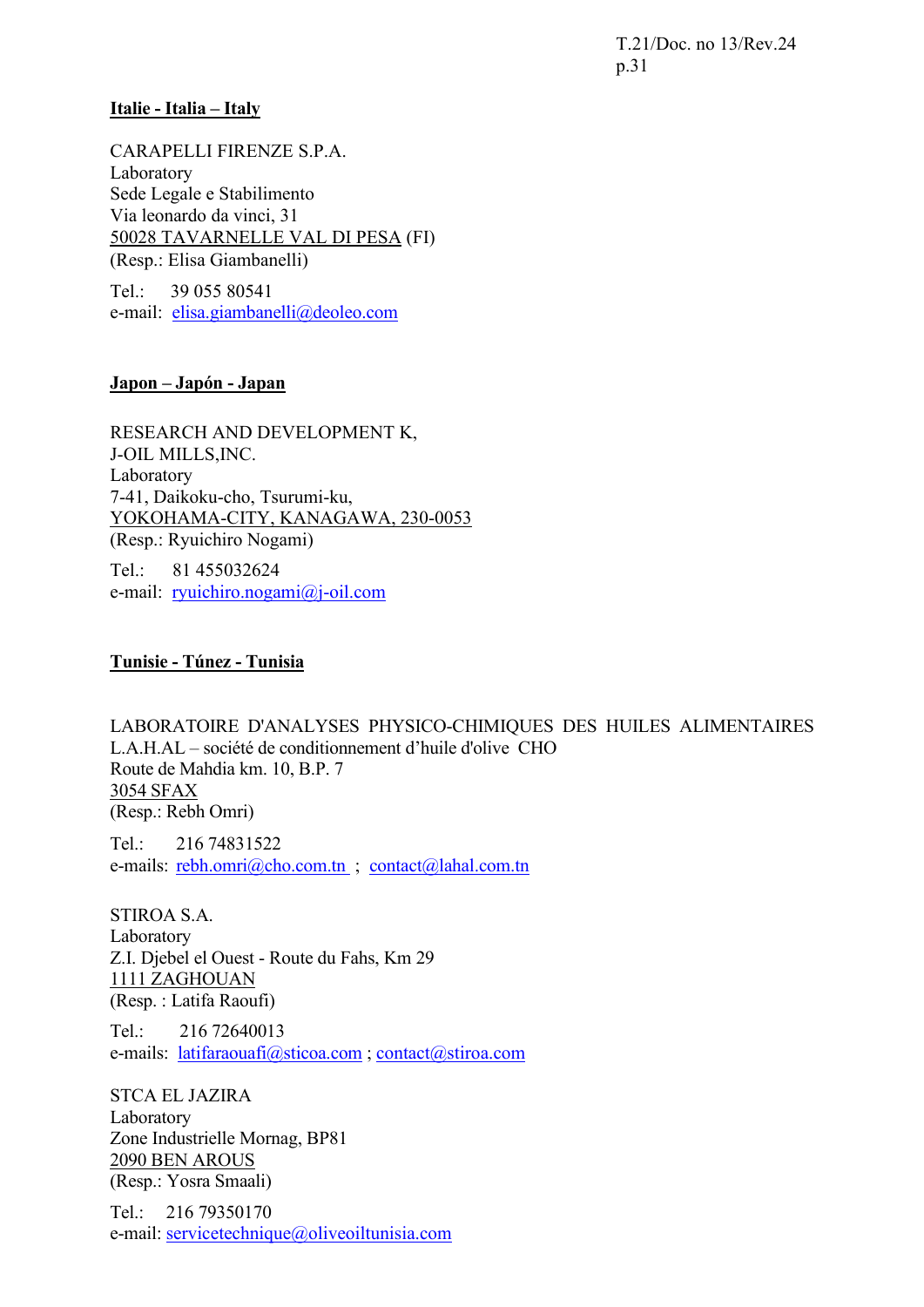### **Turquie - Turquía – Turkey**

TICARET VE SANAYI KONTUVARI T.A.Ş. (KRISTAL OILS) Laboratory Kazım Dirik Mah. Sanayi Caddesi No.55 35100 BORNOVA - İZMIR (Resp.: Christopher Dologh) Tel.: 90 2324861000

e-mail: [chris@kristaloil.com](mailto:chris@kristaloil.com)

S.S. TARIŞ ZEYTIN VE ZEYTINYAĞI TARIM SATIŞ KOOPERATIFLERI BIRLIĞI Laboratory A.O.S.B. 10006/1 - Sokak. no. 10/A 35620 ÇIGLI - IZMIR (Resp.: Meltem Zengin) Tel.: 90 2323940223

Fax: 90 2323940237 e-mails: [mzengin@tariszeytinyagi.com.tr](mailto:mzengin@tariszeytinyagi.com.tr); [icillidag@tariszeytinyagi.com.tr](mailto:icillidag@tariszeytinyagi.com.tr); [bilgi@tariszeytinyagi.com.tr](mailto:bilgi@tariszeytinyagi.com.tr)

VERDE YAĞ BESIN MAD. SAN. TIC. A.Ş. Laboratory Karakuyu Mahallesi, TORBALI – IZMIR (Resp.: Okan Sümer)

Tel.: 90 2328662810 e-mail: [okan@olioverde.com.tr](mailto:okan@olioverde.com.tr)

OKTAV TARIM URUNLERI INSAAT SANAYI VE TICARET A.S. Laboratory Tosbi yol 2 sok no.8 TIRE-IZMIR (Resp.: Ferhan Tuncel) Tel.: 90 2325121311 e-mails: tuncelferhan@gmail.com ; oktav@ovilooil.com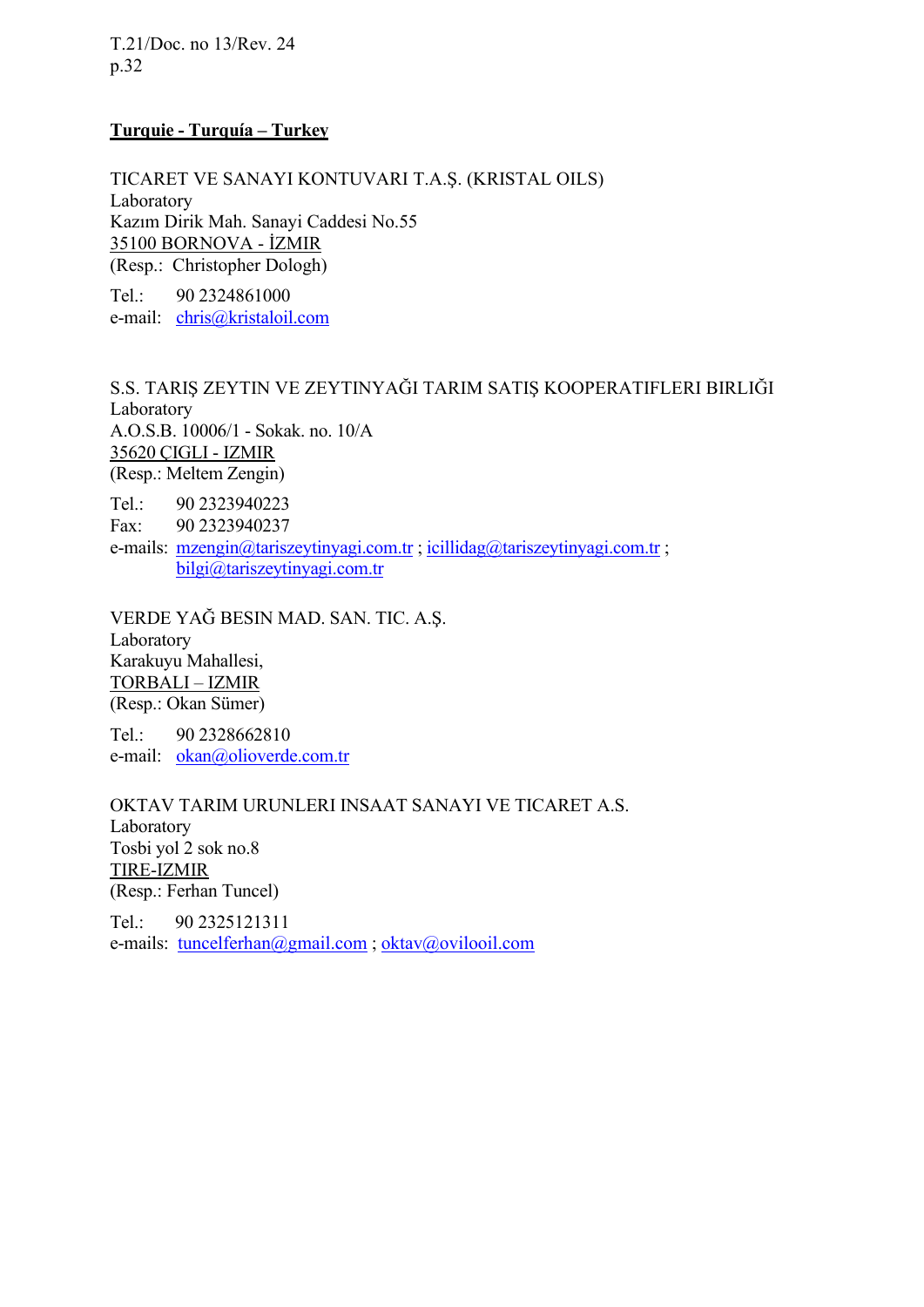# **Agrément type C – Analyse des résidus et contaminants Recognition type C - Residues and contaminants testing**

#### **Espagne – España – Spain**

F. FAIGES, S.L. Laboratory Delegación de Daimiel C/Calidad, parcela 46 B Polg.Ind. Daimiel Sur 13250 DAIMIEL - CIUDAD REAL (Resp.: Carmen Redondo Lozano)

Tel.: 34 977500200 e-mail: [laboratorioDaimiel@faiges.com](mailto:laboratorioDaimiel@faiges.com)

SOVENA ESPAÑA, S.A.U Laboratorio Ctra. Rinconada de Brenes, Km. 11,7 41310 BRENES - SEVILLA (Resp.: Daniel Reyes Díaz)

Tel.: 34 955653300 e-mail: [dreyes@sovena.es](mailto:dreyes@sovena.es)

DEOLEO, S.A. Laboratory Ctra. N-IV, Km. 388 14610 ALCOLEA - CÓRDOBA (Resp.: Javier García) Tel.: 34 957320200 Fax : 34 957321210 e-mail: [javier.gracia@deoleo.com](mailto:javier.gracia@deoleo.com)

#### **Italie- Italia-Italy**

CARAPELLI FIRENZE S.P.A. Laboratory Sede Legale e Stabilimento Via leonardo da vinci, 31 50028 TAVARNELLE VAL DI PESA (FI) (Resp.: Elisa Giambanelli)

Tel.: 39 055 80541 e-mail: [elisa.giambanelli@deoleo.com](mailto:elisa.giambanelli@deoleo.com)